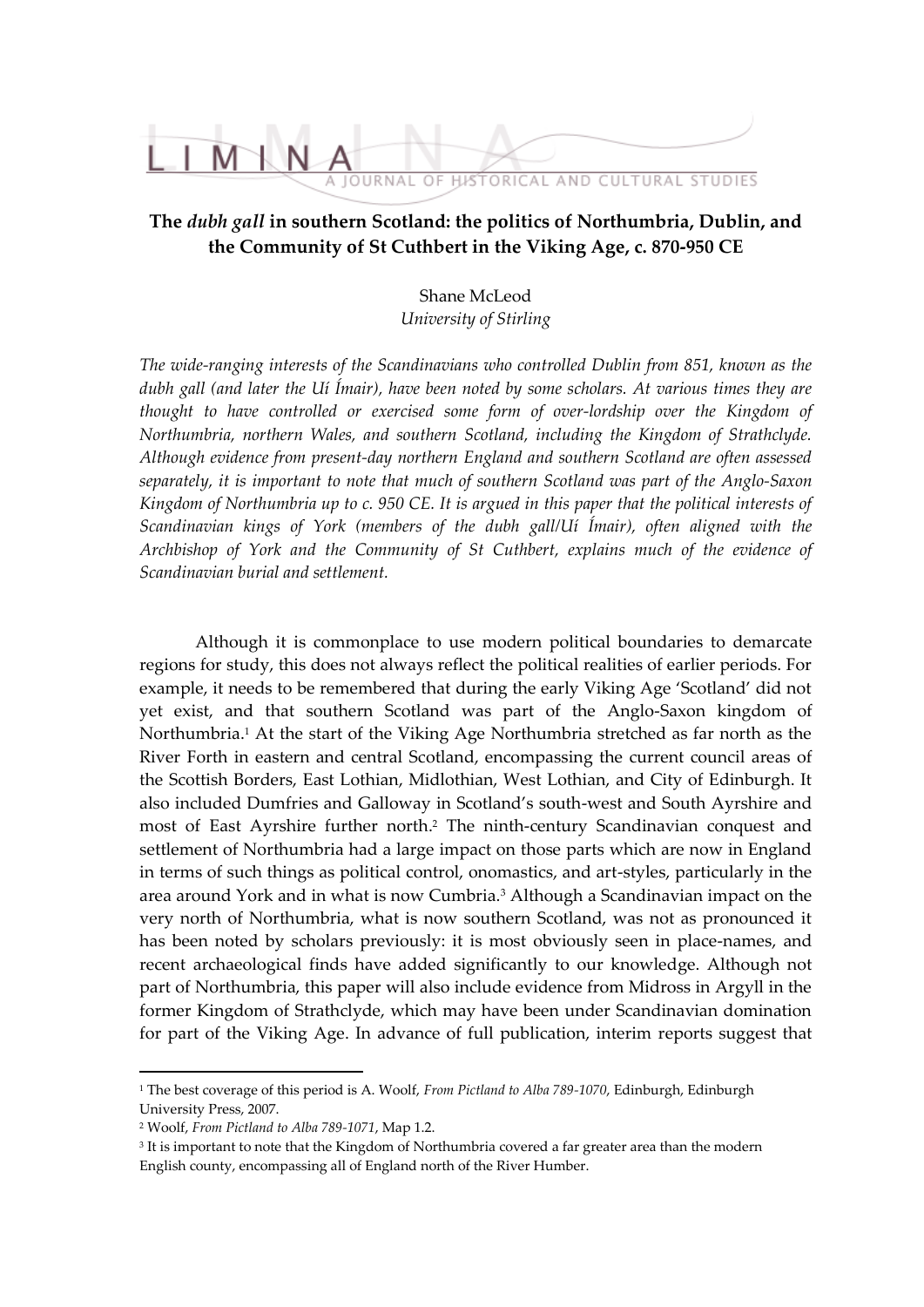this site has more affinities to settlements and burials further south than those in Scotland's north and west. These sites are all located in the southern half of the Scottish mainland. In terms of chronology, this paper will concentrate on the period up to 950 CE and will consequently not discuss later evidence for possible Scandinavian settlement in southern Scotland, principally the hogback monuments.

## **Historical Background**

 $\overline{a}$ 

Our knowledge of events in southern Scotland are sketchy at best for the period from 870 to 950, but this is still better than our knowledge of the rest of Scotland for which contemporary written sources are virtually non-existent for this time. Fortunately the southern half of Scotland was of some interest to contemporary chroniclers in England and Ireland so occasionally information is available in texts such as the *Anglo-Saxon Chronicle* and the *Annals of Ulster* to supplement the sparse Scottish sources.<sup>4</sup> The latter is variously known as the *Scottish Chronicle*, *Older Scottish Chronicle*, or the *Chronicle of the Kings of Alba*. It only survives in a fourteenth-century copy of a twelfth century reworking, but the *Chronicle* appears to have been a contemporary record maintained from the mid-ninth to the late-tenth century.<sup>5</sup> Similarly, other useful sources are those produced by the Community of St Cuthbert, the *Historia de Sancto Cuthberto* which was possibly largely completed in the mid-tenth century but now exists in a copy made a century later, and the *Historia Regum*, a compilation of early sources assembled in the mid-twelfth century.<sup>6</sup> The latter text includes two separate annals (in Part I and Part II of the text) covering the period discussed in this article, but fortunately the pertinent information is in Part I, which is thought to have been written in the tenth century 'and it is therefore likely to be very reliable'.<sup>7</sup> The gaps in our information are most obvious when one considers that the important monastic centre at Whithorn is not mentioned in

<sup>4</sup> The *Anglo-Saxon Chronicle* is a contemporary source for the period covered by this paper. The *Annals of Ulster* are a late fifteenth-century compilation of a contemporary chronicle, E. Purcell, 'Ninth-Century Viking Entries in the Irish Annals: No "Forty Years' Rest"', in J. Sheehan and D. Ó Corráin (ed.), *The Viking Age: Ireland and the West: Proceedings of the Fifteenth Viking Congress, 18-27 August 2005*, Dublin, Four Courts Press, 2010, pp. 322-323.

<sup>5</sup> B.T. Hudson, 'The Scottish Chronicle', *Scottish Historical Review*, vol. 77, 1998, pp. 133, 146.

<sup>6</sup> *Historia de Sancto Cuthberto: A History of Saint Cuthbert and a Record of his Patrimony*, T. Johnson South (ed. and trans.), Cambridge, D. S. Brewer, 2002, p. 36; L. Simpson, 'The King Alfred/St Cuthbert Episode in the *Historia de Sancto Cuthberto*: Its Significance for Mid-Tenth-Century English History', in G. Bonner, C. Stancliffe, and D. Rollason (ed.), *St Cuthbert: His Cult and Community to AD 1200*, Woodbridge, Boydell, 1989, pp. 397-411; D. Rollason with D. Gore and G. Fellows-Jensen, *Sources for York History to AD 1100*, York, York Archaeological Trust, 1998, p. 27. For issues regarding the use of the Cuthbertine sources see S. McLeod, *The Beginning of Scandinavian Settlement in England: The Viking 'Great Army' and Early Settlers, c. 865-900*, Turnhout, Brepols, 2014, pp. 33-36 and the sources cited therein.

<sup>7</sup> Rollason with Gore and Fellows-Jensen, *Sources for York History to AD 1100*, p. 27. For issues regarding the use of Part I of the *Historia Regum* see C. Downham, 'The Chronology of the Last Scandinavian Kings of York', *Northern History* vol 40 (2003), pp. 36-38.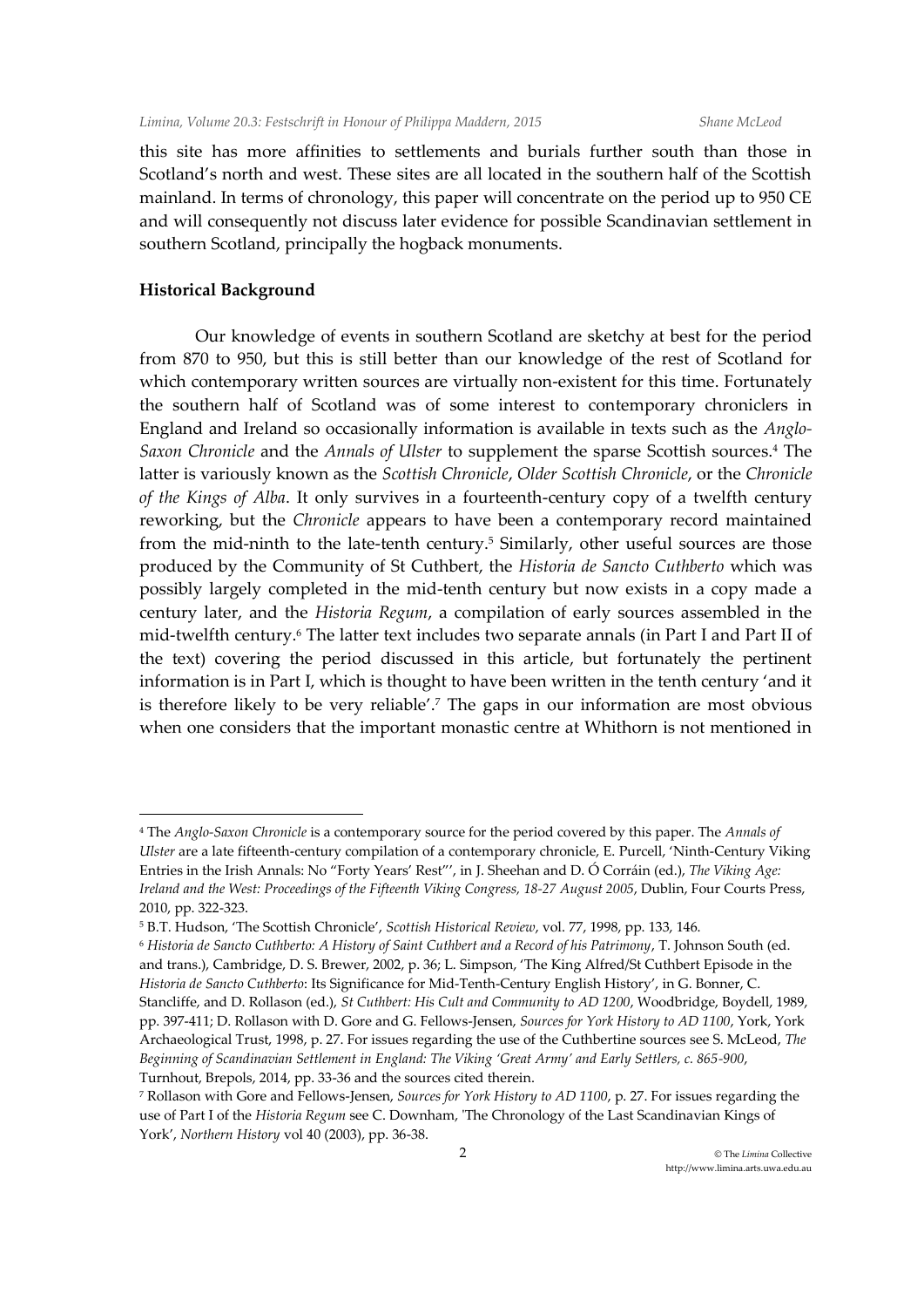historical sources for almost three centuries.<sup>8</sup> Other areas, such as Lothian, are only occasionally mentioned.

Despite these problems there are a few recorded historical events involving Scandinavians in southern Scotland. Northumbria was conquered by the Scandinavian 'great army' in 867 and although it is unclear if this included all of this expansive kingdom rather than just the eastern area between the rivers Humber and Tyne (the area raided by the army), it must have caused some dislocation in the rest of the kingdom, including what is now southern Scotland.<sup>9</sup> Indeed, there is evidence that the client king established by the Scandinavian leadership in 867 only ruled the kingdom north of the Tyne.<sup>10</sup> The Scandinavian rulers of Dublin, Ivar and Olaf conquered the primary stronghold of Strathclyde, Dumbarton, in 870 following a four month siege and they returned to Dublin the following year with a large number of Strathclyde Britons, Picts and Anglo-Saxons as slaves.<sup>11</sup> In 875 Halfdan, probably a brother of Ivar of Dublin, raided the Picts and Strathclyde Britons from his base on the River Tyne before returning to settle Northumbria around its principal city of York in 876.<sup>12</sup> His army must have travelled through what is now southern Scotland to reach these areas further north, and if it had not been conquered in 867, then it may be expected that it was subdued now to help protect the soon-to-be-established Scandinavian settlements. Furthermore, a new king is named in northern Northumbria in 876 when the Scandinavians began to rule the southern portion directly, and they are likely to have been subservient, at least initially, to the Scandinavians.<sup>13</sup> These northern kings were based at Bamburgh and appear to have become independent of the Scandinavian king in York before 913, and continued to be so until c. 918.<sup>14</sup>

After the demise of Halfdan the next named Scandinavian king of Northumbria was Guthfrith (r. c. 883-895), who established good relations with the Community of St Cuthbert, who were originally based on Lindisfarne but later moved to Norham-on-

 $\ddot{\phantom{a}}$ 

<sup>8</sup> P. Hill, 'Whithorn: The Missing Years', in R.D. Oram and G.P. Stell (ed.), *Galloway: Land and Lordship,*  Edinburgh, Scottish Society for Northern Studies, 1991, p. 28.

<sup>9</sup> *The Anglo-Saxon Chronicle*, ed. and trans. by D. Whitelock with D.C. Douglas and S.I. Tucker, London, Eyre and Spottiswoode, 1961, annal 867, p. 45.

<sup>&</sup>lt;sup>10</sup> McLeod, *The Beginning of Scandinavian Settlement in England*, pp. 177-178. The southern portion was probably ruled by Wulfhere, Archbishop of York, on behalf of the army, see Ibid., pp. 178-180.

<sup>11</sup> *The Annals Of Ulster (to A.D. 1131). Part 1: Text and Translation*, ed. by S. Mac Airt and G. Mac Niocaill, Dublin, Dublin Institute for Advanced Studies, 1983, annals 870.6 and 871.2, p. 327. Ivar of Dublin is thought to be the same person as Ivar leader of the great army: A.P. Smyth, *Scandinavian Kings in the British Isles, 850- 880*, Oxford, Oxford University Press, 1977, pp. 224-239; C. Downham, *Viking Kings of Britain and Ireland: The Dynasty of Ívarr to A.D. 1014*, Edinburgh, Dunedin Academic Press, 2007, pp. 64-67. Anglicized Scandinavian names will be used throughout, rather than their (probable) Old Norse equivalents.

<sup>12</sup> *Anglo-Saxon Chronicle*, 875, 876, p. 48. It is unsure if this was the River Tyne in England or Scotland (East Lothian).

<sup>13</sup> McLeod, *The Beginning of Scandinavian Settlement in England*, pp. 215-216.

<sup>14</sup> The *Annals of Ulster* describe Eadwulf as king of the north Saxons on his death in 913: 913.1, p. 361. For the association with Bamburgh see Æthelweard, *The Chronicle of Æthelweard*, A. Campbell (ed. and trans.), London, Thomas Nelson and Sons, 1962, p. 53.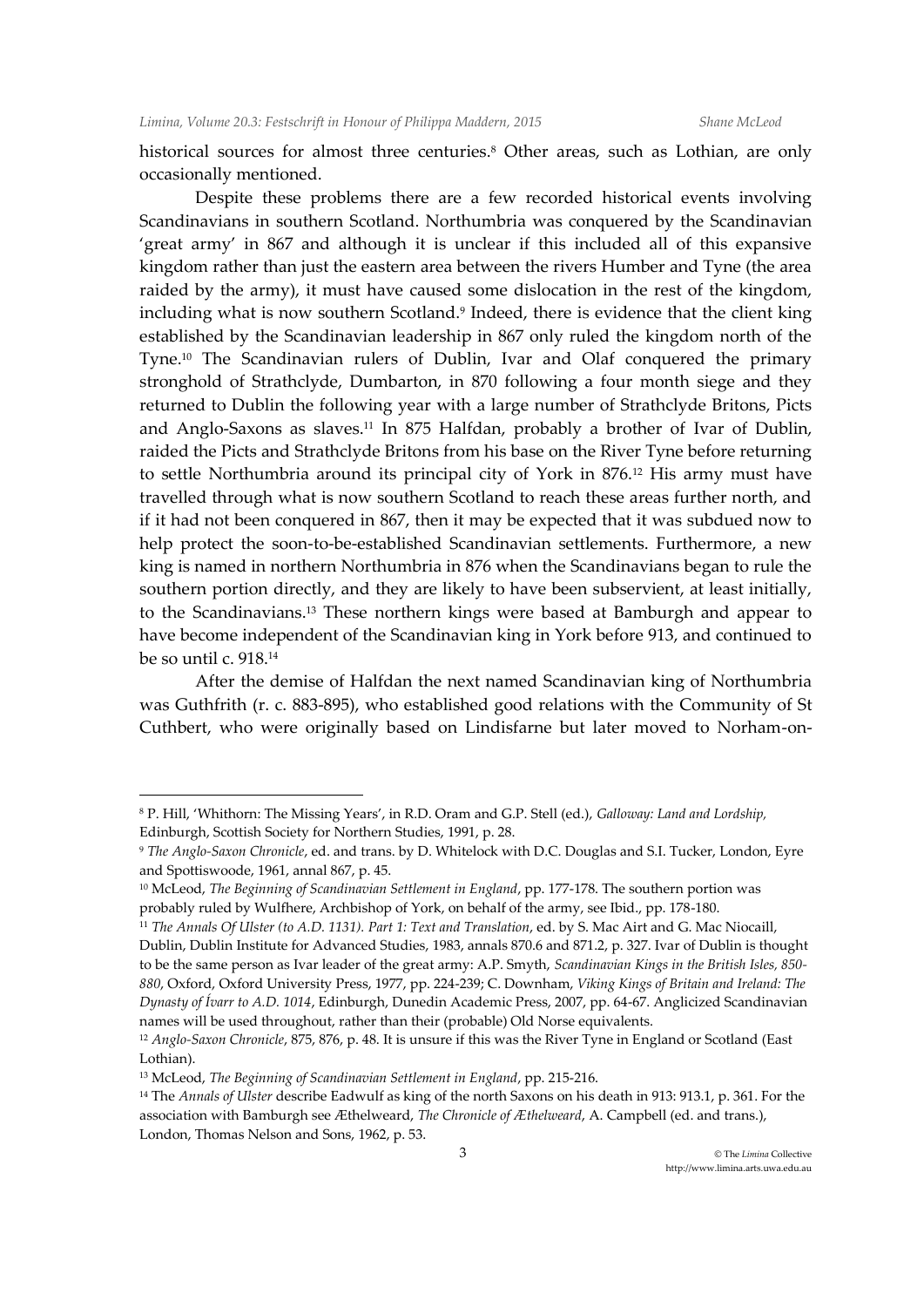Tweed, Chester-le-Street and eventually Durham.<sup>15</sup> Consequently, the close ties established between the Community and Guthfrith, who was buried at York Minster, may be thought to have impacted on those places under the Community's control.<sup>16</sup> Guthfrith was followed by a number of kings about whom we know little.<sup>17</sup>

The expulsion of the Scandinavian elite from Dublin in 902 is likely to have led to some of the refugees moving to Dumfries and Galloway, as well as Cumbria and Lancashire in present-day England.<sup>18</sup> After Scandinavians re-conquered Dublin in 917, Ragnall conquered Northumbria in 918/919, including the northern part not previously ruled directly by Scandinavians.<sup>19</sup> He died in 921 and was succeeded by his brother Sihtric who ruled until his death in 927.<sup>20</sup> There followed a quick succession of Scandinavian and Anglo-Saxon rulers until the expulsion and death of Eric of York in 954, after which Northumbria was ruled by Anglo-Saxon kings from the House of Wessex, effectively forming 'England'. This means that Scandinavian kings were ruling parts of what is now southern Scotland for much of the first half of the tenth century. However, the attack by Olaf Guthfrithsson, king of Northumbria from 939-41, in 941 on East Lothian suggests that his claim to the most northerly part of his kingdom had to be re-established.<sup>21</sup> In south-west Scotland Northumbrian control appears to have ceased before 927 by which time Strathclyde had extended its borders southward until an attack by the Anglo-Saxon king led to him (possibly) granting it to the king of the Scots in 945.<sup>22</sup>

## **Evidence**

 $\ddot{\phantom{a}}$ 

## *Place-names*

Place-names are an important yet difficult category of evidence, chiefly in that the earliest record of a name may be centuries later than its first use, so the dating of place-names is often highly problematic. Indeed, some of the place-names containing Scandinavian elements are thought to date to the twelfth century and be due to later

<sup>&</sup>lt;sup>15</sup> Guthfrith is also known as Guthred in some sources. For discussion of the 'wandering' of the Community of St Cuthbert see *Historia de Sancto Cuthberto*, pp. 96-101.

<sup>16</sup> Æthelweard, *The Chronicle of Æthelweard*, p. 51.

<sup>17</sup> D. Rollason, 'Anglo-Scandinavian York: The Evidence of Historical Sources', in R.A. Hall, D.W. Rollason, M. Blackburn, D.N. Parsons, G. Fellows-Jensen, A.R. Hall, H.K. Kenward, T.P. O'Connor, D. Tweedle, A.J. Mainman, and N.S.H. Rogers, *Aspects of Anglo-Scandinavian York*, York, York Archaeological Trust, 2004, pp. 309-310.

<sup>18</sup> *Annals Of Ulster*, 902.2, p. 353.

<sup>19</sup> *Annals Of Ulster*, 917.2, 918.4, pp. 363, 367, 373; *Historia de Sancto Cuthberto*, 22-24, pp. 61-63; *Anglo-Saxon Chronicle*, D, 923, p. 68. The northern 'D' version of the *Chronicle* clearly has the wrong date, which should be either 918 or 919, Ibid., fn. 3. For discussion see Woolf, *From Pictland to Alba*, pp. 142-144.

<sup>20</sup> *Annals of Ulster*, 917.2, 920.5, 927.2, pp. 367, 373, 379; *Anglo-Saxon Chronicle*, D, 925, 926, p. 68. For discussion see Downham, *Viking Kings of Britain and Ireland*, pp. 97-99.

<sup>21</sup> 'Historia Regum', in T. Arnold (ed.), *Symeonis Monachi Opera Omnia*, vol 2, London, Longmans & Co, 1885, p. 94.

<sup>22</sup> *Anglo-Saxon Chronicle*, 945, p. 72; G. Fellows-Jensen, 'Scandinavians in Dumfriesshire and Galloway: the place-name evidence', in R.D. Oram and G.P. Stell (ed.), *Galloway: Land and Lordship,* Edinburgh, Scottish Society for Northern Studies, 1991, p. 80.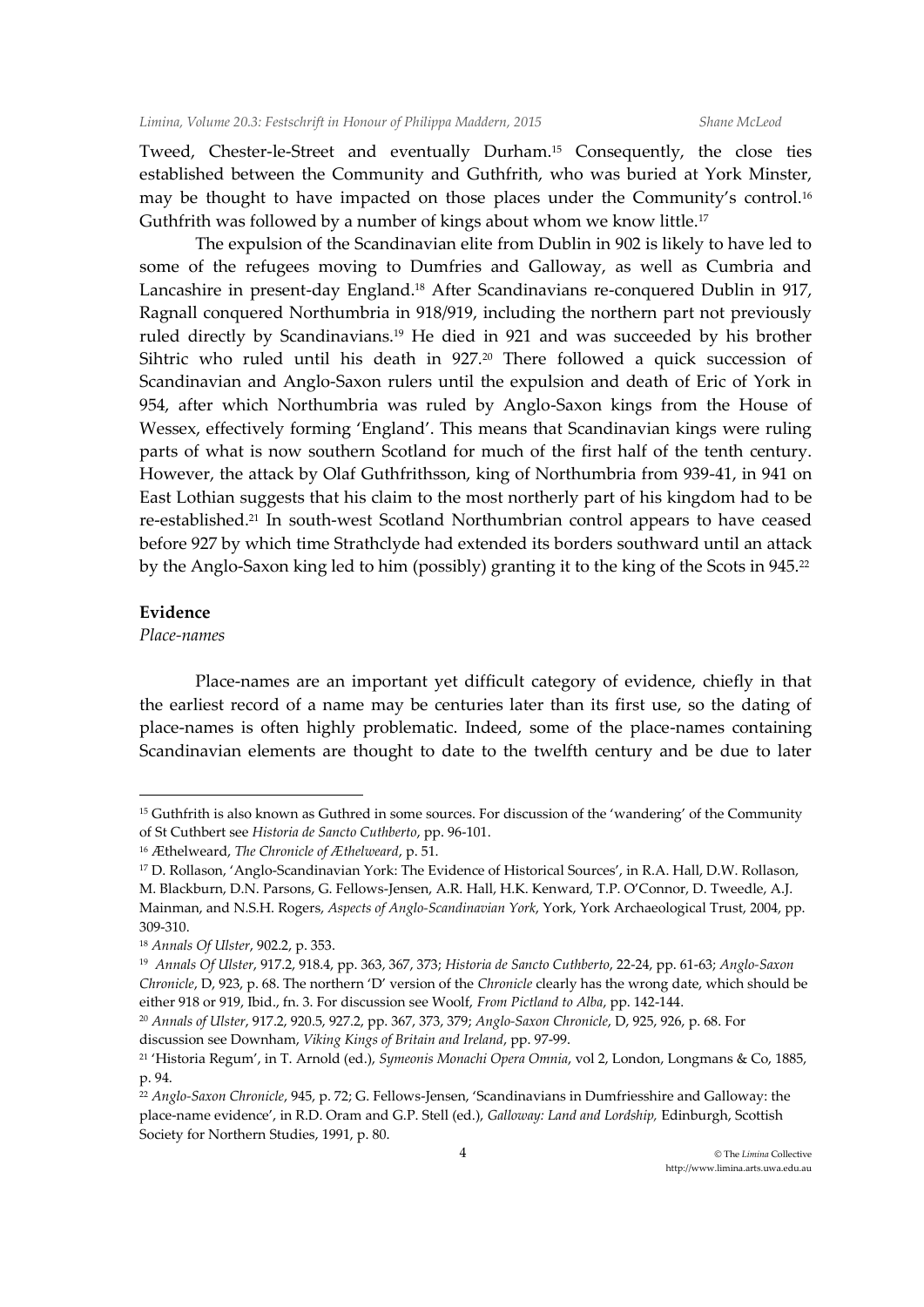Anglo-Norman migration from English Northumbria, where similar Scandinavian placenames are found.<sup>23</sup> Despite these issues, it has been argued that some of the place-names in Dumfries and Galloway that end in Old Norse (ON) –*byr* (farm/settlement, usually surviving as -*by* or -*bie*) were coined by Scandinavians, or at least people familiar with the ON language, migrating from northern England. There is an absence of the Norse place-names elements common in the north and west of Scotland, such as –*staðir*, -*setr*, *bólstaðr*, and -*ærgi* which may suggest that most of the Scandinavian settlers did not come from those areas.<sup>24</sup> Perhaps the most secure place-name for indicating Scandinavian settlement is Tinwald, north of the city of Dumfries. It begins with ON *Þing*, assembly-place, indicating that legal matters were discussed there and that those assembled must have included resident ON-speakers.<sup>25</sup> It has also been suggested that the –*by* names in coastal Ayreshire opposite the Isle of Arran indicate Scandinavian settlement during the Viking Age, but in the absence of corroborating evidence this area will not feature in this paper.<sup>26</sup>

#### *Settlement evidence*

 $\ddot{\phantom{a}}$ 

Excluding place-names, the only evidence for Scandinavian settlers in southern Scotland are burials, assuming that those buried were not temporary visitors, and archaeological finds at Whithorn in Galloway, and Midross. The most substantial evidence for Scandinavian settlement comes from the important monastic site of Whithorn. This Northumbrian bishopric was established on the site of an earlier monastery by 731.<sup>27</sup> Although its history during the Viking Age is shrouded in mystery, extensive excavations have revealed that Scandinavian, or more likely Hiberno-Scandinavian, crafts-people were resident in the late-tenth and eleventh centuries.<sup>28</sup> Additionally, there is an earlier Scandinavian weight and the possibility of a Hiberno-Scandinavian craft workshop by the end of the ninth century, plus Scandinavian-style

<sup>&</sup>lt;sup>23</sup> G. Fellows-Jensen, 'Scandinavian Settlement in the British Isles and Normandy: What the Place-Names Reveal', in J. Adams and K. Holman (ed.), *Scandinavia and Europe 800-1350: Contact, Conflict, and Coexistence*, Turnhout, Brepols, 2004, p. 146; J. Graham-Campbell and C.E. Batey, *Vikings in Scotland: An Archaeological Survey,* Edinburgh, Edinburgh University Press, 1998, pp. 38-39.

<sup>&</sup>lt;sup>24</sup> Fellows-Jensen, 'Scandinavian Settlement in the British Isles and Normandy', p. 139.

<sup>25</sup> Fellows-Jensen, 'Scandinavians in Dumfriesshire and Galloway', p. 87.

<sup>26</sup> A. Grant, 'The Origin of the Ayreshire *Bý* Names', in P. Gammeltoft, C. Hough, and D. Waugh (ed.), *Cultural Contacts in the North Atlantic Region: The Evidence of Names*, NORNA, Scottish Place-Name Society, and Society for Name Studies in Britain and Ireland, 2005, pp. 127-40. It should be noted that although there is no corroborating evidence for settlement in Ayreshire, there are two Scandinavian burials on record from the Isle of Arran.

<sup>27</sup> P. Hill, *Whithorn and St Ninian: The Excavation of a Monastic Town, 1984-91*, Whithorn, The Whithorn Trust, 1997, p. 16. The bishopric is mentioned by Bede in his *Historia Ecclesiastica Gentis Anglorum*, a work completed in 731.

<sup>28</sup> Hill, *Whithorn and St Ninian*, pp. 55-59. I use Hiberno-Scandinavian to describe the mixed culture of Scandinavians settled in the Irish Sea area, regardless of the geographic origin of the immigrants or their forebears. For some of the problems associated with the term, in particular that 'Norse' is often used as an ethnic label for Norwegians, see C. Downham, ''Hiberno-Norwegians' and 'Anglo-Danes': anachronistic ethnicities and Viking Age England', *Medieval Scandinavia*, vol. 19, 2009, pp. 139-169.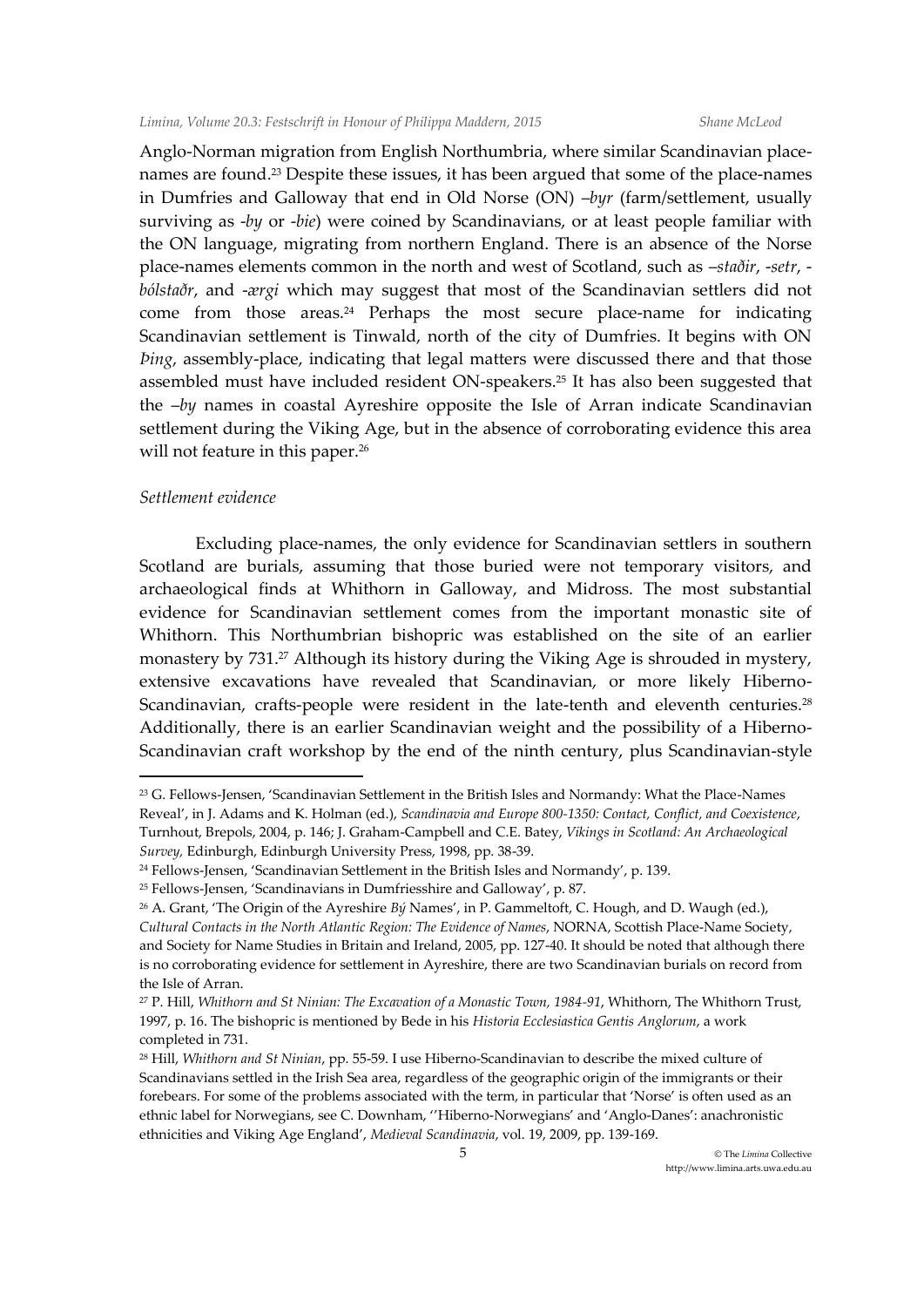burials from the late ninth or early tenth century.<sup>29</sup> Unfortunately the evidence from Midross, south of Luss and close to the shore of Loch Lomond, has yet to be fully published, but the initial report suggests that a circular enclosure which contained a cemetery with fifteen inhumations 'radiocarbon dated to the late ninth and tenth centuries', including Scandinavian-style burials was also used for wood-working and shale-working, whilst a metal-working area was located 50 metres from the enclosure.<sup>30</sup> The craft activity is dated to the ninth century.<sup>31</sup> This suggests a settled community rather than people passing through on a raid or for trade.

## *Hoards*

There are four hoards in southern Scotland which may be, to varying degrees, attributed to Scandinavians. The Talnotrie hoard in Galloway, containing various pieces of metalwork, spindle whorls, a Scandinavian weight, and Anglo-Saxon, Arabic, and Frankish coins may have belonged to a local metalworker with Scandinavian contacts, or to a Scandinavian.<sup>32</sup> A new find in Dumfries and Galloway (location undisclosed) is a large hoard containing over 100 items, including some in a silver Carolingian cup, plus Hiberno-Scandinavian armrings and ingots, Insular brooches, beads, a solid silver Anglo-Saxon cross with enamelled decorations, a gold finger-ring, and a gold pin in the shape of a bird. It is provisionally dated c. 850-950.<sup>33</sup> There is also a hoard of five items found at Gordon in Berwickshire which has been identified as Hiberno-Scandinavian, and a hoard of Anglo-Saxon coins deposited in c. 930-50 at Cockburnspath, Berwickshire, which may be associated with Scandinavian activity.<sup>34</sup>

## *Burials*

 $\overline{a}$ 

In reviewing the Scandinavian burial record in Scotland it is apparent that there are regional variations in the locations chosen for the burials. In particular, the region that this paper is concerned with contains the only burials (Midross/Boiden, Whithorn,

<sup>33</sup> This find has yet to be fully analysed or published. A good report on it can be found at [www.dailymail.co.uk/news/article-2790197/metal-detectorist-finds-britain-s-biggest-haul-viking-treasure](http://www.dailymail.co.uk/news/article-2790197/metal-detectorist-finds-britain-s-biggest-haul-viking-treasure-hundreds-artefacts-including-ancient-silver-cross.html)[hundreds-artefacts-including-ancient-silver-cross.html](http://www.dailymail.co.uk/news/article-2790197/metal-detectorist-finds-britain-s-biggest-haul-viking-treasure-hundreds-artefacts-including-ancient-silver-cross.html) (accessed October 13, 2014). I would like to thank Caroline Paterson for her preliminary identification of these finds.

<sup>29</sup> A. Nicholson, 'Weights', and 'Appendix 2. Metalwork and Sculpture: Design and Patronage in c. 900 AD', in P. Hill, *Whithorn and St Ninian: The Excavation of a Monastic Town, 1984-91*, Whithorn, The Whithorn Trust, 1997, pp. 392-393, 621-623. The burials are discussed below.

<sup>30</sup> C.H. Buchanan, 'Scandinavians in Strathclyde: multiculturalism, material culture and manufactured identities in the Viking Age', in A. Ritchie (ed.), *Historic Bute: Land and People*, Edinburgh, The Scottish Society for Northern Studies, 2012, p. 21; G. MacGregor, 'Changing People Changing Landscapes: excavation at The Carrick, Midross, Loch Lomond', *Historic Argyll*, 2009, p. 11.

<sup>31</sup> MacGregor, 'Changing People Changing Landscapes', p. 11.

<sup>&</sup>lt;sup>32</sup> For the hoard and the suggestion that it belonged to a native metalworker see J. Graham-Campbell, *Whithorn and the Viking World*, The Eighth Whithorn Lecture*,* Whithorn, Whithorn Trust, 2001, pp. 20-26. For the suggestion that it was deposited by a Scandinavian see below.

<sup>34</sup> Graham-Campbell and Batey, *Vikings in Scotland*, pp. 105-106.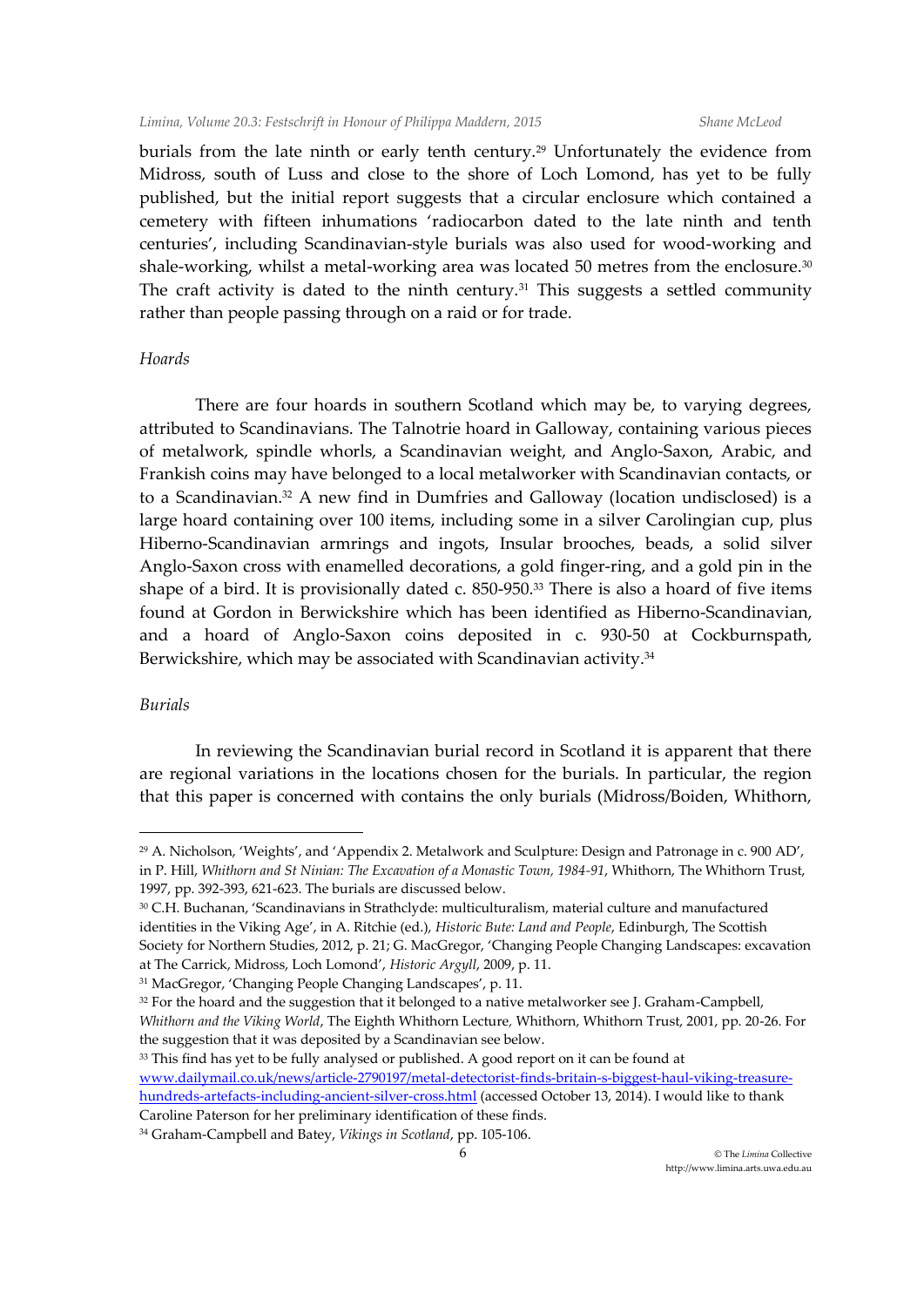$\ddot{\phantom{a}}$ 

and Carronbridge) which are situated a significant distance away from the coast. In this regard the burials more closely resemble those from England.<sup>35</sup> There are currently nineteen/seventeen certain burials known in southern and central mainland Scotland, but sixteen/fourteen of these are found at only two sites. The circular enclosure at Midross included eight or six accompanied and nine unaccompanied burials,<sup>36</sup> which may suggest the cohabitation of locals and Scandinavians, each following their own burial customs.<sup>37</sup> The grave-goods accompanying the eight/six people may be considered culturally Scandinavian included an Anglo-Saxon coin, knives, jewelry, a tool, and a whetstone from Norway.<sup>38</sup> Adults of both sexes and children seem to be represented, and the burials are thought to date to the ninth or tenth centuries.<sup>39</sup> One hundred metres east of the cemetery was a possibly prehistoric mound known as Boiden into which a Scandinavian warrior burial with a sword, spear, and shield had been added.<sup>40</sup> The finds from Boiden suggest that this burial was roughly contemporary with the accompanied burials in the enclosure. A shield boss found in the ditch surrounding the cemetery may represent another warrior burial.<sup>41</sup> At Whithorn a group of seven burials appear to be Scandinavian as they are not consistent with other burials at the monastic site. An infant was buried with two beads, and next to this burial was placed a bag containing the partially disarticulated remains of a male and female adult along with the forelimb of a cow. Above the adult and infant burials was spread a layer of cremated bones containing the remains of at least four individuals.<sup>42</sup> There are a further three single burials at Carronbridge and Kirkcudbright in Dumfries and Galloway, and Auldhame in East Lothian. The latter burial was found at a monastic site that included domestic structures,

<sup>35</sup> S.H. Harrison, 2007 'Separated from the Foaming Maelstrom: Landscapes of Insular 'Viking' Burial', in S. Semple (ed.), *Anglo-Saxon Studies in Archaeology and History 14: Early Medieval Mortuary Practices*, Oxford: Oxford University School of Archaeology, pp. 176.

<sup>36</sup> Unfortunately the two published preliminary reports do not agree on the number of accompanied burials: MacGregor, 'Changing People Changing Landscapes', p. 11, has eight; Buchanan, 'Scandinavians in Strathclyde', p. 21, has six.

<sup>37</sup> A similar situation is evident at Westness, Orkney, S.H.H. Kaland 'The Settlement of Westness, Rousay', in C.E. Batey, J. Jesch, and C.D. Morris (ed.), *The Viking Age in Caithness, Orkney and the North Atlantic: Select papers from the proceedings of the eleventh Viking Congress, Thurso and Kirkwall, 22 August-1 September 1989*, Edinburgh, Edinburgh University Press, 1993, p. 314; B.J. Sellevold, *Picts and Vikings at Westness:*

*Anthropological investigations of the skeletal material from the cemetery at Westness, Rousay, Orkney Islands*, Oslo, NIKU, 1999, fig. 3, Table 1.

<sup>38</sup> MacGregor, 'Changing People Changing Landscapes', p. 11; Buchanan, 'Scandinavians in Strathclyde', p. 21.

<sup>39</sup> MacGregor, 'Changing People Changing Landscapes', p. 11; Buchanan, 'Scandinavians in Strathclyde', p. 21. The demography is based on the grave-goods, particularly the child's bracelet.

<sup>40</sup> H.J. Stewart, 'Notice of the Discovery of some ancient arms and armour, near Glenfruin, on the estate of Sir James Colquhoun of Luss, Baronet', *Proceedings of the Society of Antiquaries of Scotland* 1, 1851-54, pp. 144-145. <sup>41</sup> Buchanan, 'Scandinavians in Strathclyde', p. 21.

<sup>42</sup> Hill, *Whithorn and St Ninian*, p. 189. The bag of bones and the cremation raise the possibility that these remains had travelled a long distance before being buried at Whithorn.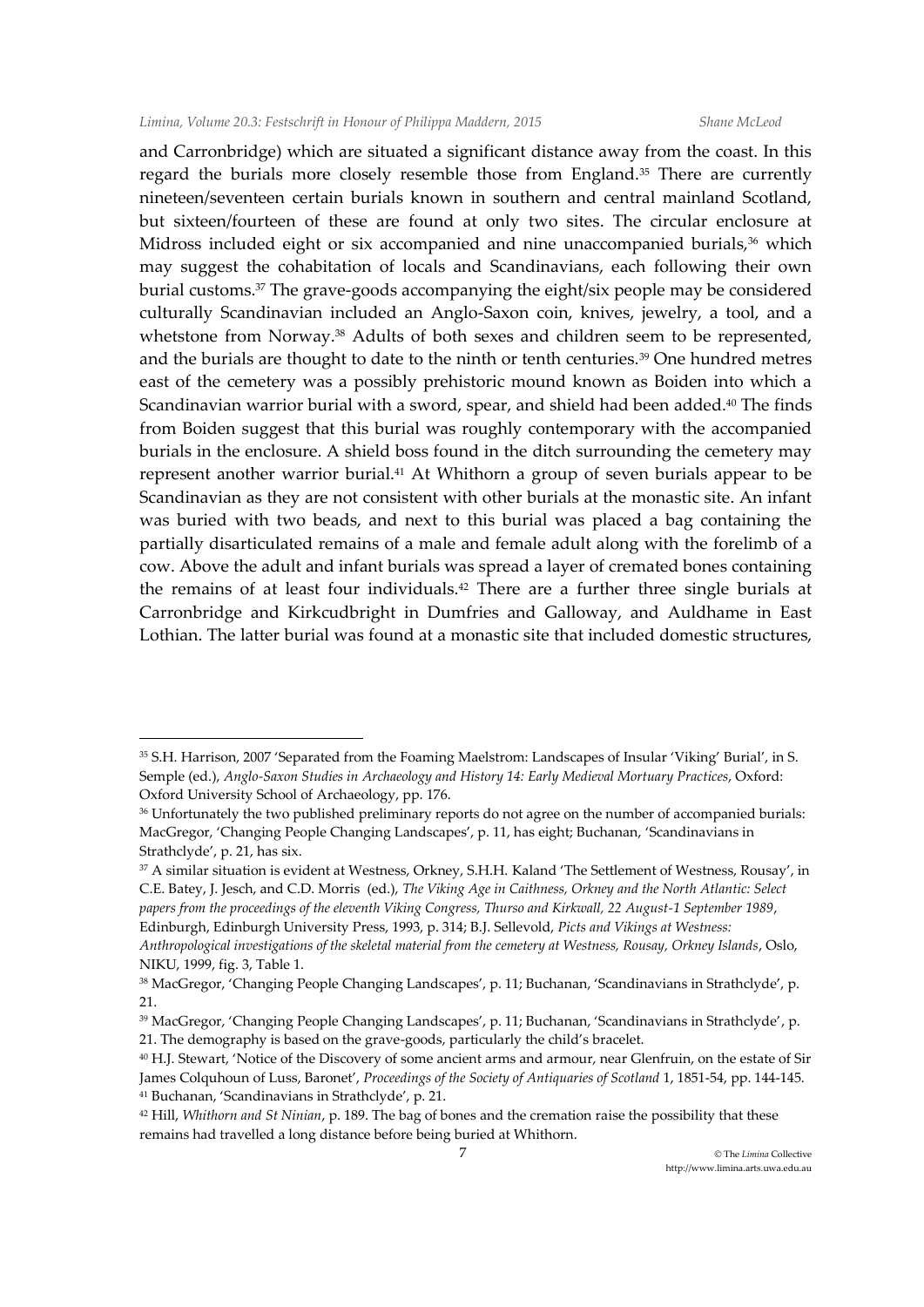but no culturally Scandinavian artefacts have been reported other than those in the burial.<sup>43</sup> These three burials all included weapons.<sup>44</sup>

## **Discussion**

 $\ddot{\phantom{a}}$ 

As the overview of the evidence above demonstrates, in present-day southern Scotland Scandinavians may have been arriving from Anglo-Saxon England to the south, as well as Ireland and Scandinavian settlements to the west and north, plus Scandinavia itself, particularly Norway. This should come as no surprise, as the various Scandinavian groups elsewhere in Britain and Ireland came from a multitude of places, including Denmark, Norway, and northern Francia. There is also evidence for Scandinavian migration within Britain and Ireland.<sup>45</sup> Unfortunately, isotope analysis of teeth is not available for any of the burials under consideration, which may have helped to ascertain the childhood homes of those individuals.<sup>46</sup> Considering its location on the Irish Sea, Dumfries and Galloway in particular can be thought to have received visitors and settlers from that region. Yet Lothian should by no means be considered a back-water and any area with evidence for Scandinavian activity is likely to have had Scandinavians embarking from various locations, as is clearly seen with a destination as isolated as Viking Age Iceland.<sup>47</sup> Similarly, although the inland site of Midross may appear to be an unlikely place to find a probable settled group of Scandinavians, Loch Lomond could be reached by sailing up the River Clyde, into Loch Long and then into Loch Lomond by using the short portage route at Tarbet.<sup>48</sup> It could have also been reached by sailing directly up the River Leven from the Clyde once the Scandinavians had free access past

<sup>43</sup> A. Crone and A. Heald, 'Auldhame: in search of a Viking King', *British Archaeology*, vol. 141, 2015, pp. 16- 21.

<sup>44</sup> A. Crone and A. Heald, 'Auldhame: in search of a Viking King', *British Archaeology*, vol. 141, 2015, pp. 16- 21; O. Owen and R. Welander, 'A traveller's end? – an associated group of Early Historic artefacts from Carronbridge, Dumfries & Galloway', *Proceedings of the Society of Antiquaries of Scotland*, vol. 125, 1995, pp. 753-770; Graham-Campbell, *Whithorn and the Viking World*, pp. 13-15, 17-18.

<sup>45</sup> Smyth, *Scandinavian Kings in the British Isles*; Downham, *Viking Kings of Britain and Ireland*; McLeod, *The Beginning of Scandinavian Settlement in England*, pp. 109-171; J. Montgomery and J.A. Evans, 'Immigrants on the Isle of Lewis – combining traditional funerary and modern isotope evidence to investigate social differentiation, migration and dietary change in the Outer Hebrides of Scotland', in R. Gowland and C. Knüsel (ed.), *Social Archaeology of Funerary Remains*. Studies in Funerary Archaeology 1. Oxford, Oxbow, 2006, pp. 122-142.

<sup>46</sup> The forthcoming publications of the burials at Midross and Auldhame may include such analysis.

<sup>47</sup> Iceland appears to have been settled by Scandinavians from Norway, and Scandinavians and Britons from Ireland and Scotland, A. Helgason, E. Hickey, S. Goodacre, V. Bosnes, K. Stefánsson, R. Ward, and B. Sykes, 'mtDNA and the Islands of the North Atlantic: estimating the proportions of Norse and Gaelic ancestry', *The American Journal of Human Genetics* vol. 68.3, 2001, pp. 723-737.

<sup>48</sup> D.A. McCullogh, Investigating Portages in the Norse Maritime Landscape of Scotland and the Isles, PhD Thesis, University of Glasgow, 2000, p. 298. Such an operation was carried out in 1262 by Haakon IV of Norway. I became aware of this information via E. Pierce, *The Hidden Heritage of a Landcape: Vengeful Vikings and Reckless Rustlers. Archaeological and historical evidence for the Vikings in Central and Western Scotland* (2013): [http://hiddenheritage.org.uk/docs/060\\_307\\_\\_archaeologicalandhistoricalevidenceofthevikingsincentralandw](http://hiddenheritage.org.uk/docs/060_307__archaeologicalandhistoricalevidenceofthevikingsincentralandwesternscotland_forwebsite_1386075884.pdf) [esternscotland\\_forwebsite\\_1386075884.pdf](http://hiddenheritage.org.uk/docs/060_307__archaeologicalandhistoricalevidenceofthevikingsincentralandwesternscotland_forwebsite_1386075884.pdf) (accessed 09 July 2014).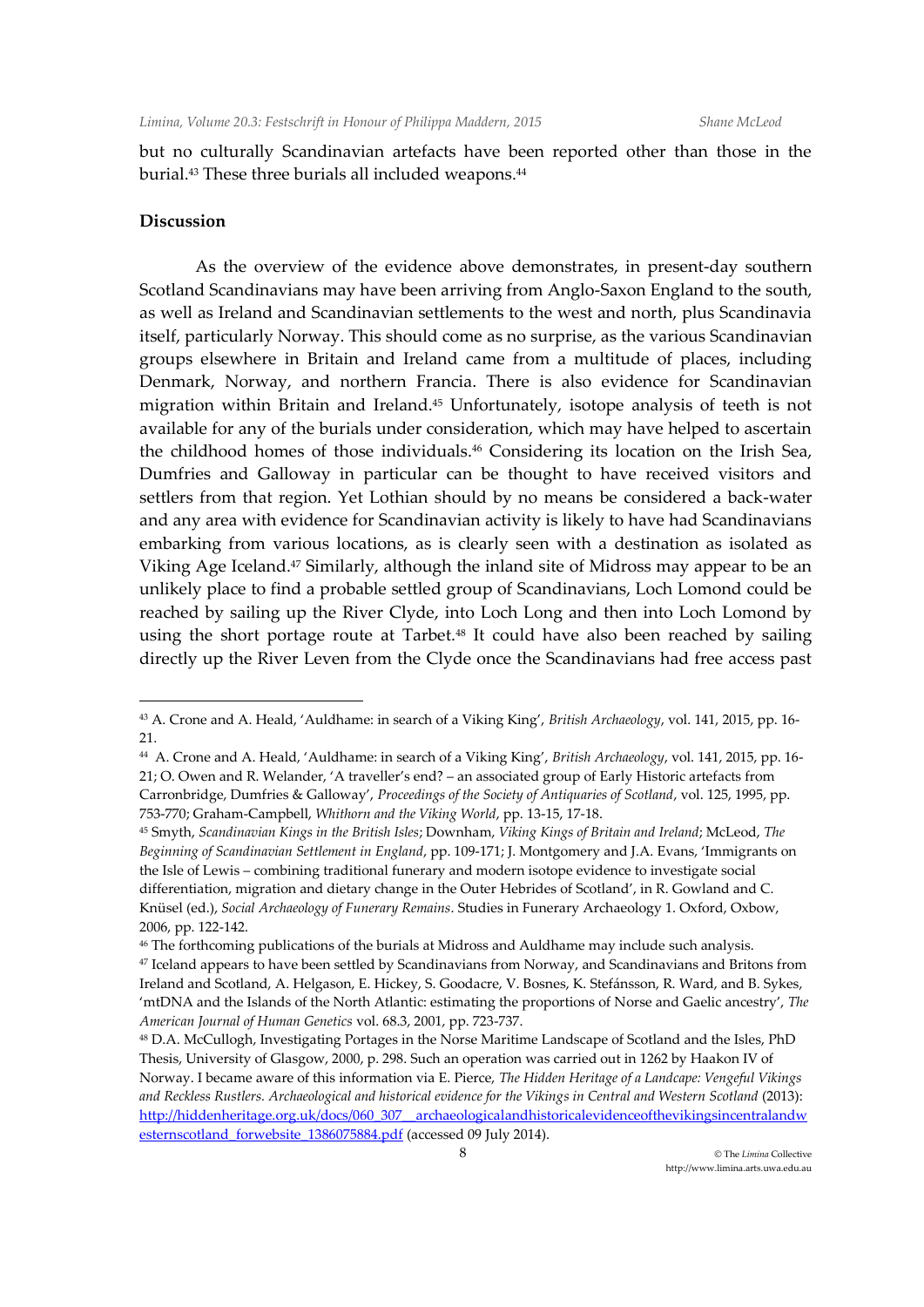the fortress of the Strathclyde Britons at Dumbarton at the confluence of the Clyde and Leven.

In trying to ascertain where the Scandinavians in southern Scotland came from, our varying forms of evidence do not present us with an obvious answer. It is clear that Scandinavians from various locations visited Scotland on numerous occasions, so it would be useful to separate evidence which is likely to be the result of a short-term visit/s to that for settlement. Once the settlement evidence has been determined possible cultural affiliations and historical probabilities will be discussed. To begin with the four hoards, at least three of them are likely to be the result of temporary visits. The Talnotrie hoard may relate to the raids by Halfdan and the great army in 875.<sup>49</sup> If the hoard belonged to a native metal-worker then it is highly likely that they had contact with Scandinavians, but it is impossible to determine if those Scandinavians were travellers or permanent residents in the area. The Hiberno-Scandinavian hoard at Gordon dated to the late-ninth/early-tenth century has been associated with the campaigns of Ragnall in the 910s.<sup>50</sup> Finally, if the Cockburnspath hoard is Scandinavian at all, and the lack of noncoin items or testing of the coins makes a Scandinavian attribution impossible to prove, then its c. 930-950 date may associate it with the campaign of Olaf Guthfrithsson on the area in 941.<sup>51</sup> The new hoard from Dumfries and Galloway awaits full analysis, site disclosure, and publication, making an attribution to a likely historical scenario impossible. However, the collection of Insular, Scandinavian, and Carolingian material appears to have been assembled over time from various sources, probably including raids for the Carolingian cup and Anglo-Saxon cross which are items unlikely to have been handed over freely. Unlike the Talnotrie hoard there can be little doubt about its attribution to Scandinavians. The burial of the hoard in a county with Viking Age Scandinavian place-names and burials does raise the possibility that it was buried by a resident, perhaps one who had had a career as a 'viking'.

Place-names provide general evidence for the parts of southern Scotland which experienced settlement by speakers of ON, or people from a region that already had Scandinavian place-names, but it is difficult to demonstrate that any particular name was certainly coined by a Scandinavian in the Viking Age. However, place-names are more likely to have been coined by residents in the area rather than people passing through, with the possible exception of navigation markers, so some of the names do suggest a resident ON-speaking population, although the density of the population, or their time of arrival, is impossible to pinpoint.<sup>52</sup> Unfortunately, place-names do not always indicate where those coining the name may have come from. Names ending in – *by* in Dumfries and Galloway have plausibly been associated with Scandinavians

<sup>49</sup> McLeod, *Scandinavian Settlement in England*, p. 150, n. 252.

<sup>50</sup> Graham-Campbell and Batey, *Vikings in Scotland*, p. 105.

<sup>51</sup> For the hoard and its dating see Graham-Campbell and Batey, *Vikings in Scotland*, p. 106.

<sup>52</sup> It has been suggested that the majority of –*by* names had been coined by the mid-tenth century, Fellows-Jensen, 'Scandinavians in Dumfriesshire and Galloway', p. 85.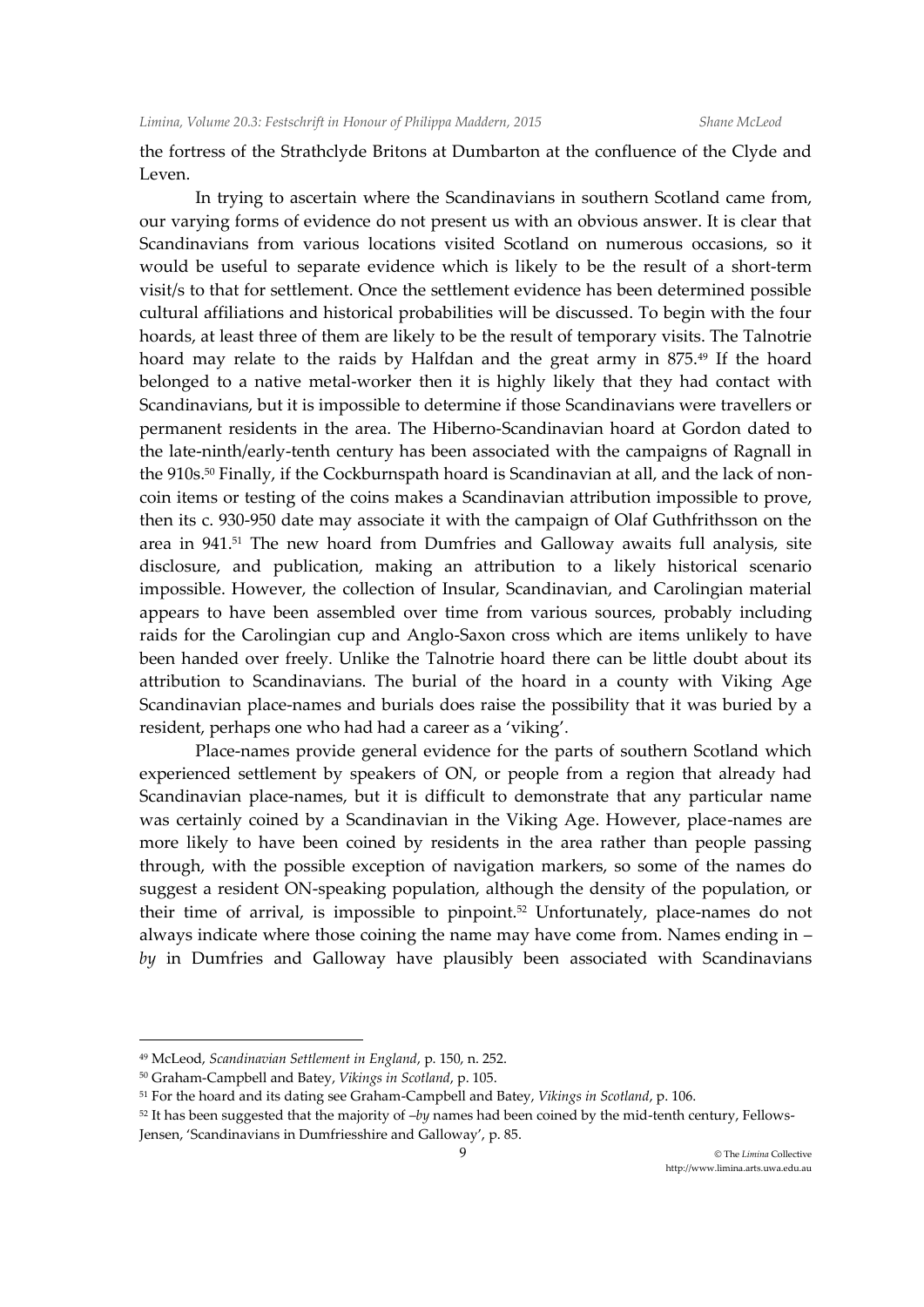migrating from northern England, yet Tinwald in Dumfriesshire is thought to indicate settlers from northern Scotland.<sup>53</sup>

The surest evidence for Scandinavian settlement is burials and other archaeological evidence. Midross/Boiden and Whithorn have what may be referred to as Scandinavian cemeteries since multiple burials are present, as well as signs of a permanent population in the form of craft-working. This sense of permanency is also suggested by the combination of males, females, and children at both sites, although it should be noted that women and children are known to have accompanied Scandinavian groups on campaign elsewhere.<sup>54</sup> At Whithorn the Scandinavian-style burials are dated to c. 900, at the same time as a possible craft workshop but a generation or two before the more substantial evidence for late tenth and eleventh-century Hiberno-Scandinavian craft workers.<sup>55</sup> This could indicate two separate Scandinavian groups settled in the area at different times, and it has been suggested based on place-name evidence that the burials belong to a population who had been brought to Whithorn as mercenaries.<sup>56</sup> If this were the case then some warrior burials may yet to be found. The lack of later Scandinavian-style burials suggests that the resident craft workers were buried in a Christian manner. The chronology at Midross is uncertain until the site is fully published, but the preliminary report suggests that the accompanied burials and craftworking evidence are roughly contemporary so those buried may have included craft workers.

In the absence of other archaeological evidence for settlement the three burials at Carronbridge, Kirkcudbright, and Auldhame may all represent warriors (due to the inclusion of weapons) who fell on campaign. Indeed, it has been suggested by historian Alex Woolf during an interview, and more recently by the site's excavators, that the Auldhame burial may be a member of Olaf Guthfrithsson's army who raided Lothian in 941, or even King Olaf himself.<sup>57</sup> Although the high status of the burial is suggested by his wearing a pair of spurs, indicating a mounted warrior, the other grave-goods consisted of only a spear (from the illustration of the grave it seems that its shaft was broken and the spear-head pointed towards the foot of the grave) and an ornate belt-set of a type commonly found in the Irish Sea region.<sup>58</sup> This makes it unlikely to be the burial of the King of Northumbria and Dublin, as does the lack of any evidence for a

 $^{\text{\tiny{53}}}$  Fellows-Jensen, 'Scandinavians in Dumfriesshire and Galloway', pp. 83-87; Fellows-Jensen, 'Scandinavian Settlement in the British Isles and Normandy', p. 139.

<sup>54</sup> For a review of the evidence for England see S. McLeod, 'Warriors and Women: the sex ratio of Norse migrants to eastern England up to 900 AD', *Early Medieval Europe*, vol. 19, no. 3, 2011, pp. 332-353.

<sup>55</sup> Hill, *Whithorn and St Ninian*, pp. 54-59, 189. The c. 900 craftspeople may have been working for

Scandinavian patrons rather than being Scandinavians themselves, Hill, *Whithorn and St Ninian*, p. 54. 56 Hill, *Whithorn and St Ninian*, p. 54.

<sup>57</sup> The information from Wolf has appeared in various places but the fullest account that I am aware of is 'St Andrews expert solves royal and ancient puzzle', University of St Andrews[: http://www.st-](http://www.st-andrews.ac.uk/news/archive/2014/title,244518,en.php)

[andrews.ac.uk/news/archive/2014/title,244518,en.php](http://www.st-andrews.ac.uk/news/archive/2014/title,244518,en.php) (accessed 1 July 2014); Crone and Heald, 'Auldhame', pp. 20-21.

<sup>&</sup>lt;sup>58</sup> Crone and Heald, 'Auldhame', pp. 19, 20. For a review of this belt type see C. Paterson, 'Insular Beltfittings from the Pagan Norse Graves of Scotland – a Reappraisal', in M. Redknap, N. Edwards, S. Youngs, A. Lane and J. Knight (ed.), *Pattern and Purpose in Insular Art*, Oxford, Oxbow, 2001, pp. 125-132.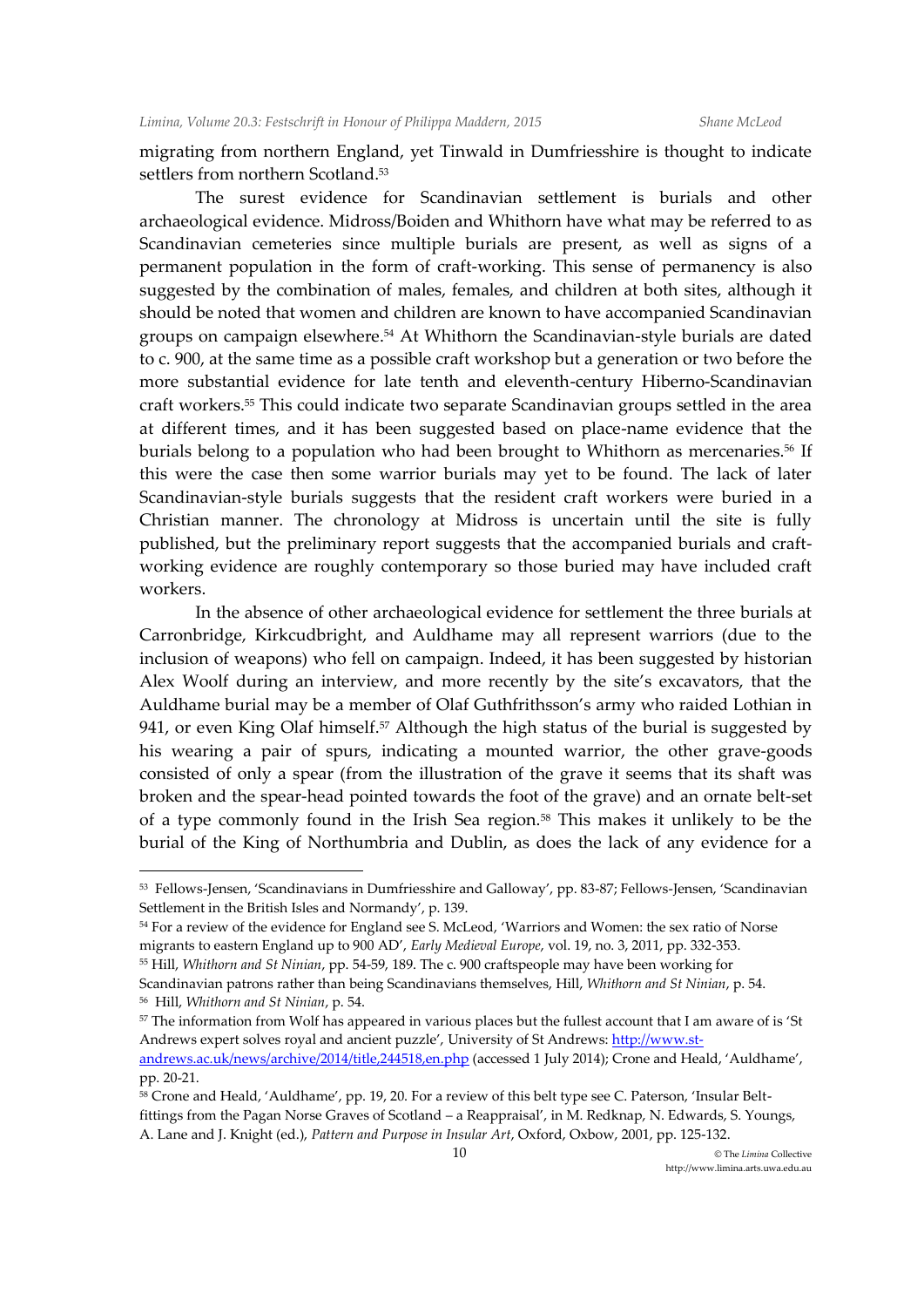grave marker. So too may the likely age of the individual, estimated at 26-35, since Olaf had been a king for seven years when he died he is certainly unlikely to have been at the lower end of this range.<sup>59</sup> However, the suggestion that it was a member of Olaf's army is certainly plausible.

The other two burials also appear initially to be those of travellers rather than settlers. Indeed, the Carronbridge burial was attributed to a 'lone traveller' by its excavators, although James Graham-Campbell notes that one of the grave-goods, a sickle, is usually found in the graves of settlers and it is an unusual item for a traveller to be carrying.<sup>60</sup> Additionally, the Carronbridge burial overlooks the Nithdale, with dale coming from ON *dalr*, 'valley'. The use of an ON term for a topographic feature suggests that an ON-speaking population lived somewhere in or near the valley, but as the name is first attested in the twelfth century it could have also derived from a later Englishspeaking population arriving from northern England where 'dale' is commonly used.<sup>61</sup> The Kirkcudbright burial was found on a hill overlooking a Christian cemetery and probable chapel site.<sup>62</sup> Although it is the only burial on record, the area does contain a number of ON place-names which may indicate a settled Viking Age population, but no additional archaeological remains associated with Scandinavians, other than a glass linen smoother possibly from the Viking Age, have been found in the town.<sup>63</sup>

However, regardless of the doubts regarding place-names I suggest that all of these burials, with the possible exception of Carronbridge, belong to Scandinavians resident in the area in which they were buried, and that they are closely linked to the fortunes of the Northumbrian kingdom. This does not discount the possibility that some of those buried came from locations other than Northumbria, only that Scandinavian rule in Northumbria provides the necessary political background to the available evidence.

To begin with those at Boiden and Midross, this settlement may relate to the successful siege of Dumbarton by Olaf and Ivar of Dublin in 870.<sup>64</sup> As mentioned above, Loch Lomond is easily accessible via the Rivers Clyde and Leven, so dating the Scandinavian involvement at the site to shortly after the fall of Dumbarton is certainly plausible. Although Olaf and Ivar returned to Dublin the following year they did not lose interest in the area.<sup>65</sup> It has been suggested that from c. 870 the same Scandinavian group, described in Irish and Welsh annals as the *dubh gall*/*dubgint* or dark foreigners/gentiles, controlled not only Dublin and parts of England (Northumbria and

<sup>59</sup> Crone and Heald, 'Auldhame', p. 19. Olaf became King of Dublin in 934.

<sup>60</sup> Owen and Welander, 'A traveller's end?', p. 768; Graham-Campbell, *Whithorn and the Viking World*, p. 18. <sup>61</sup> G. Fellows-Jensen, *Scandinavian settlement names in the North-West*. Navnestudier udgivet af Institut for

navneforskning 25, Copenhagen, C.A. Reitzels, 1985, p. 383.

<sup>62</sup> Graham-Campbell, *Whithorn and the Viking World*, pp. 13-15.

<sup>63</sup> Graham-Campbell, *Whithorn and the Viking World*, pp. 18-19.

<sup>64</sup> *Annals Of Ulster*, 870.6, p. 327.

<sup>65</sup> *Annals Of Ulster*, 871.2, p. 327. That Picts and Angles were captured along with Britons suggests that Ivar and Olaf had raided north and south of the British kingdom of Strathclyde.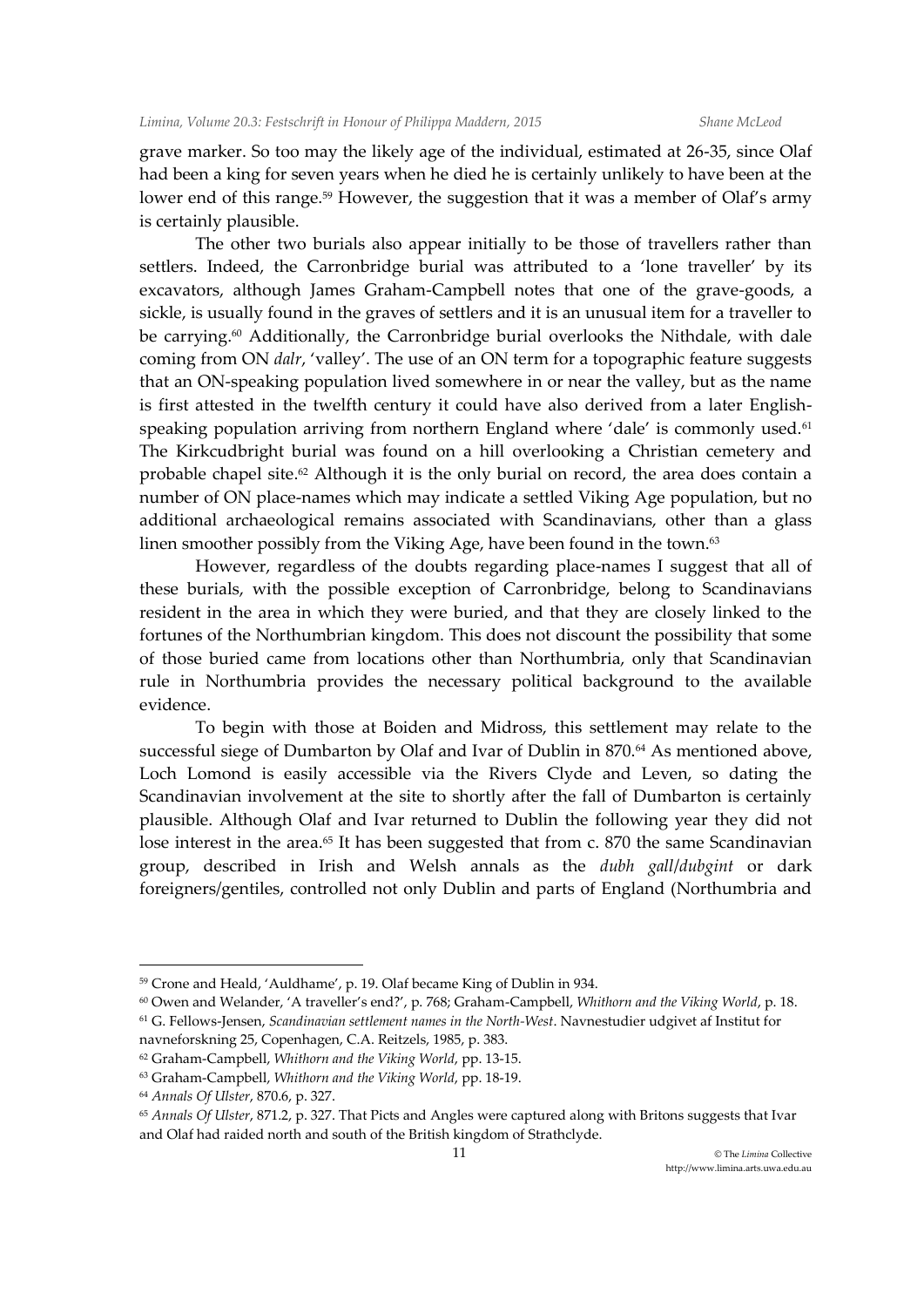East Anglia), but also Strathclyde, northern Wales, and possibly parts of Pictland.<sup>66</sup> Such control would have allowed numerous settled Scandinavian groups to be established across this vast area of Britain and Ireland, no doubt protected by warriors like that suggested by the Boiden burial. Olaf was killed in Scotland in c. 872 fighting the Scots, but the *dubh gall's* interest in Scotland did not end with this setback, nor with Ivar's death in in 873, where his Irish obituary describes him tellingly as the king of all the Scandinavians living in Britain and Ireland.<sup>67</sup> In 875 the *Scottish Chronicle* refers to a Scandinavian victory at Dollar (in Clackmannanshire, Central Scotland), after which the Scandinavians stayed for an entire year.<sup>68</sup> The *Annals of Ulster* attribute this victory and resultant 'great slaughter' to the *dubh gall*, and it may relate to the campaign of Ivar's brother, Halfdan, who based the great army on the River Tyne and raided north and west against the Picts and Strathclyde Britons.<sup>69</sup> There are also notices of Scandinavian attacks in Central Western and Eastern Scotland in the 890s, 900, 903, and 904, with the latter involving the death of a grandson of Ivar according to Irish sources.<sup>70</sup> Unfortunately the fortunes of Strathclyde are rarely mentioned during this period, but a period of Scandinavian overlord-ship using local client kings as is known in parts of England is certainly a possibility.<sup>71</sup>

A late ninth century date for the Midross burials, a possibility according to the radiocarbon dates, and a connection to the *dubh gall* is suggested by the coin Æthelred I of Wessex (r. 865-871). These coins are principally known from hoards, especially those from Croydon and Gravesend, both of which are thought to have been deposited by members of the 'great army'. It has been noted that 'All the hoards containing coins of Æthelred I appear to have been deposited before 875', although this single coin may have been deposited later.<sup>72</sup> A coin of Æthelred I was also added to a lead weight found near Kingston, which has been dated to the time of the great army's winter camp at nearby Wareham in 875-6.<sup>73</sup> This demonstrates that the *dubh gall* of the great army had

<sup>66</sup> D.N. Dumville, 'Old Dubliners and New Dubliners in Ireland and Britain: A Viking-Age Story', in S. Duffy (ed.), *Medieval Dublin IV: Proceedings of the Friends of Medieval Dublin Symposium 2004*, Dublin, Four Courts Press, 2005, pp. 85-86; D.N. Dumville 'The Vikings in the British Isles: A Question of Sources', in J. Jesch (ed.), *The Scandinavians from the Vendel Period to the Tenth Century: An Ethnographic Perspective*, Woodbridge, Boydell Press, 2002, pp. 226-227; Downham, *Viking Kings of Britain and Ireland*, pp. 142-143.

<sup>67</sup> Hudson, 'The Scottish Chronicle', p. 154; *Annals of Ulster*, 873.3, p. 329. For the dating of Olaf's death see Woolf, *From Pictland to Alba*, pp. 108-110.

<sup>68</sup> Hudson, 'The Scottish Chronicle', p. 154.

<sup>69</sup> *Anglo-Saxon Chronicle*, 875, p. 48; *Annals of Ulster*, 875.3, p. 355. It has been suggested that this relates to a campaign of Sigurd I, earl of Orkney, B.E. Crawford, *The Northern Earldoms: Orkney and Caithness from AD 870 to 1470*, Edinburgh, John Donald, 2013, fn. 52, p. 94. However, considering the lack of contemporary evidence for Sigurd I or an Orkney earldom at this time it seems safe to accept the *Annals of Ulster's*  attribution of the campaign to the *dubh gall*. For the historicity of Sigurd I see Woolf, *From Pictland to Alba*, pp. 307-308.

<sup>70</sup> Hudson, 'The Scottish Chronicle', p. 155; *Annals of Ulster*, 904.4, p. 329.

<sup>71</sup> For client kings in England see McLeod, *The Beginning of Scandinavian Settlement in England*, pp. 173-198. <sup>72</sup> A.W. Lyons and W.A. Mackay, 'The Coinage of Æthelred I (865-871)', *British Numismatic Journal*, vol. 77, 2007, p. 74.

<sup>73</sup> M.M. Archibald, 'Two Ninth-Century Viking Weights Found Near Kingston, Dorset', *British Numismatic Journal*, vol. 68, p. 20.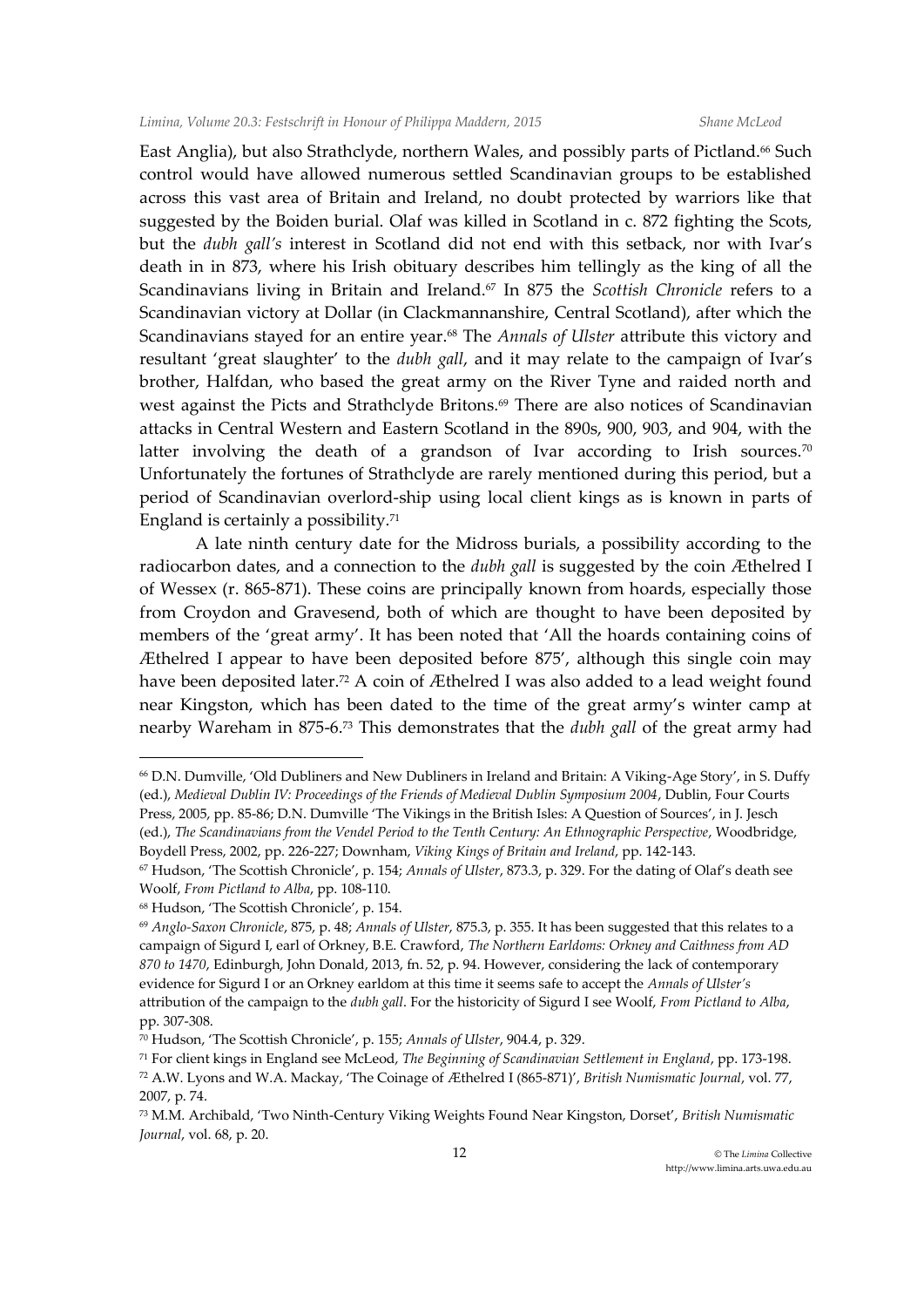access to these coins, probably through the 'peace' payments made by Wessex when the great army invaded the kingdom in 870-871, which may explain how one ended up in Argyll. The Norwegian whetstone found in a burial at Midross could suggest settlers from Norway or northern Scotland, such as Orkney, but considering the *dubh gall's*  dominant position in the Irish Sea region and the trade route between western Norway and the Irish Sea via Orkney and the Hebrides, people from Norway are thought to have numbered amongst the *dubh gall*. 74

The wide ranging interests of the *dubh gall* may also provide the political background to the other burials. From the time that Scandinavians conquered York in 866 and subsequently took control of Northumbria they appear to have established a good working relationship with Wulfhere the Archbishop of York, who kept his post until his death in 892. <sup>75</sup> The Scandinavian king of York, Guthfrith (r. c. 883-895), a possible relative of Ivar, also developed a close relationship with the Community of St Cuthbert, granting them estates and the Community moved its headquarters closer to the Scandinavian power base of York during Guthfrith's reign.<sup>76</sup> The Western part of Northumbria was presumably under Scandinavian control at this time as Abbot Eadred of Carlisle crossed the Pennines to officiate at Guthfrith's coronation.<sup>77</sup> Consequently, the Scandinavian rulers of Northumbria, part of the *dubh gall* group, had an interest in the church due to their links to the Archbishop of York and the Community of St Cuthbert. This may directly relate to the notion of Scandinavian mercenaries being hired to protect the Northumbrian church at Whithorn, arriving sometime between 880 and 920 and being granted prime estates, as suggested by Peter Hill.<sup>78</sup> However, considering that the Scandinavian king is likely to have had an interest in maintaining the ecclesiastical establishments within his kingdom, not all of the Scandinavians may have been mercenaries, and even those that were may have been recruited through the Scandinavian leaders.

Excavations at Whithorn have established that a fire destroyed much of the church in c. 845, but that it was soon rebuilt.<sup>79</sup> Furthermore, continued Christian burial and the production of Christian sculpture indicate that it remained an important Christian centre, at least regionally.<sup>80</sup> Sometime after the fire the Scandinavian burials described above were inserted close to the outer wall of a mortuary chapel which may have recently been repaired following the fire. Although the burials were not consistent

<sup>74</sup> For the argument against considering all of the *dubh gall* as 'Norwegians' see Dumville, 'Old Dubliners and New Dubliners', pp. 82-86; Downham, *Viking Kings of Britain and Ireland*, pp. 12-15. Instead, such groups are likely to have included Scandinavians, and possibly non-Scandinavians, from numerous places.

<sup>75</sup> McLeod, *The Beginning of Scandinavian Settlement in England*, pp. 178-180.

<sup>76</sup> This was on land granted to the Community by Guthfrith and is thought to have happened in c. 883, *Historia de Sancto Cuthberto*, 20, p. 59, and pp. 96-101 for discussion. For Guthfrith being related to Ivar see Dumville, 'Old Dubliners and New Dubliners', pp. 87-88; Downham, *Viking Kings of Britain and Ireland*, pp. 75-77.

<sup>77</sup> *Historia de Sancto Cuthberto*, 13, p. 53.

<sup>78</sup> Fellows-Jensen, 'Scandinavians in Dumfriesshire and Galloway', p. 80.

<sup>79</sup> For the possible reasons for the fire see Hill, *Whithorn and St Ninian*, pp. 21-22.

<sup>80</sup> Hill, *Whithorn and St Ninian*, p. 54.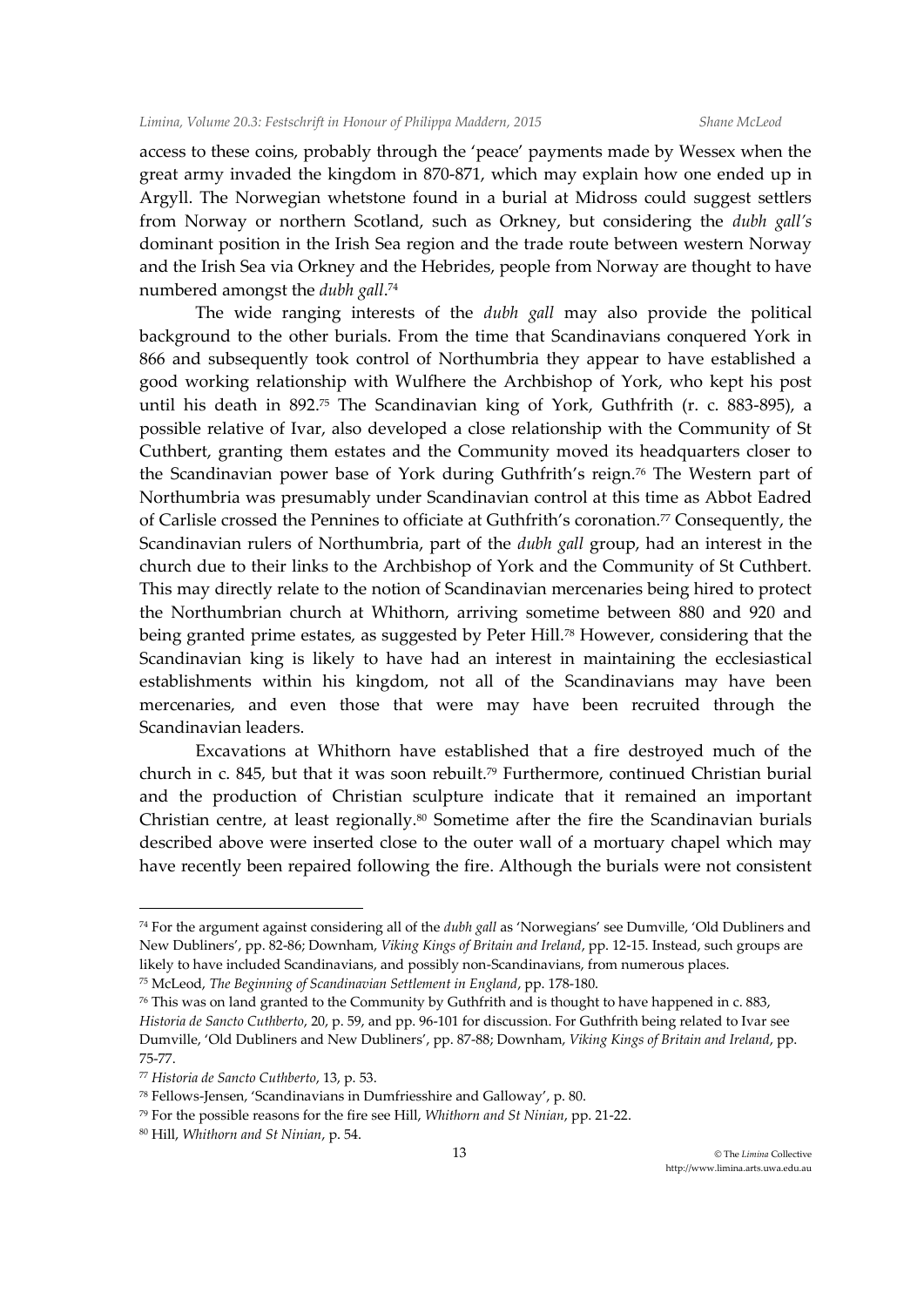with Christian practice at the time, particularly the cremation layer, they were buried next to a high status Christian mortuary chapel including the burials of important people, possibly leading churchmen.<sup>81</sup> As extraordinary as it may seem, since there is evidence for continuity of Christian practice at the site, these burials were presumably tolerated (if not officially sanctioned) by the church community. Indeed, other than the cremation layer the burials were all tolerably Christian, being in a churchyard, aligned in the usual manner, and without ostentatious grave-goods. $82$  Even the bag containing disarticulated bones of a female and male adult had some precedent in the nearby mortuary chapel, where disarticulated bones were stored.<sup>83</sup> This mixture of pagan and Christian burial practice is not difficult to envisage for a recently arrived Scandinavian group who had not fully acculturated to Christian/local burial customs. The absence of other pagan burials suggests that acculturation occurred quickly. In terms of geographic origins, the different burial practices evident at Whithorn may indicate that different communities were present. Similarly, the great army's cremation cemetery at Heath Wood, Derbyshire, was situated only four kilometres away from the accompanied churchyard burials and mass burial incorporating disarticulated bones at Repton, and this is thought to represent two communities within the army.<sup>84</sup>

Kirkcudbright was another part of the Northumbrian diocese which survived, and where sculpture belonging to the 'Whithorn School' has been found.<sup>85</sup> Consequently, the accompanied inhumation burial overlooking the cemetery and likely chapel site of St Cuthbert from which the town derives its name may represent another Scandinavian protecting a Northumbrian church, in this instance continuing to watch over the church even in death. Fellows-Jensen has noted that in Galloway the -*by* and topographical place-names are 'more or less concentrated around Whithorn and Kirkcudbright'.<sup>86</sup> Considering her suggestion that the names around Whithorn are evidence for the granting of estates to Scandinavian mercenaries it seems highly plausible that a similar situation occurred at Kirkcudbright, especially with its link to Whithorn. Perhaps related to this is the Scandinavian cremation at Blackerne in Crossmichael parish, twelve miles North-east of Kirkcudbright.<sup>87</sup>

Although there was no evidence for contemporary settlement in the field where the burial at Carronbridge was discovered, the site is only 2.2 kilometres north of an Anglo-Saxon cross shaft at the Nith Bridge river crossing between Thornhill and

<sup>81</sup> Hill, *Whithorn and St Ninian*, pp. 167-170.

<sup>82</sup> Hill, *Whithorn and St Ninian*, p. 189.

<sup>83</sup> Hill, *Whithorn and St Ninian*, pp. 169, 189.

<sup>84</sup> J.D. Richards, 'Pagans and Christians at a Frontier: Viking Burial in the Danelaw', in M. Carver (ed.), *The Cross Goes North: Processes of Conversion in Northern Europe, AD 300-1300*, Woodbridge, Boydell, 2005, pp. 390- 391, 394.

<sup>85</sup> Hill, *Whithorn and St Ninian*, p. 54.

<sup>86</sup> Fellows-Jensen, 'Scandinavians in Dumfriesshire and Galloway', p. 90.

<sup>87</sup> J. Graham-Campbell, *The Viking-Age Gold and Silver of Scotland*, Edinburgh, National Museums of Scotland, 1995, p. 153; Graham-Campbell, *Whithorn and the Viking World*, pp. 16-17 for a reappraisal stating that this probably was a burial. The exact location of this burial is unknown, hence the lack of discussion herein.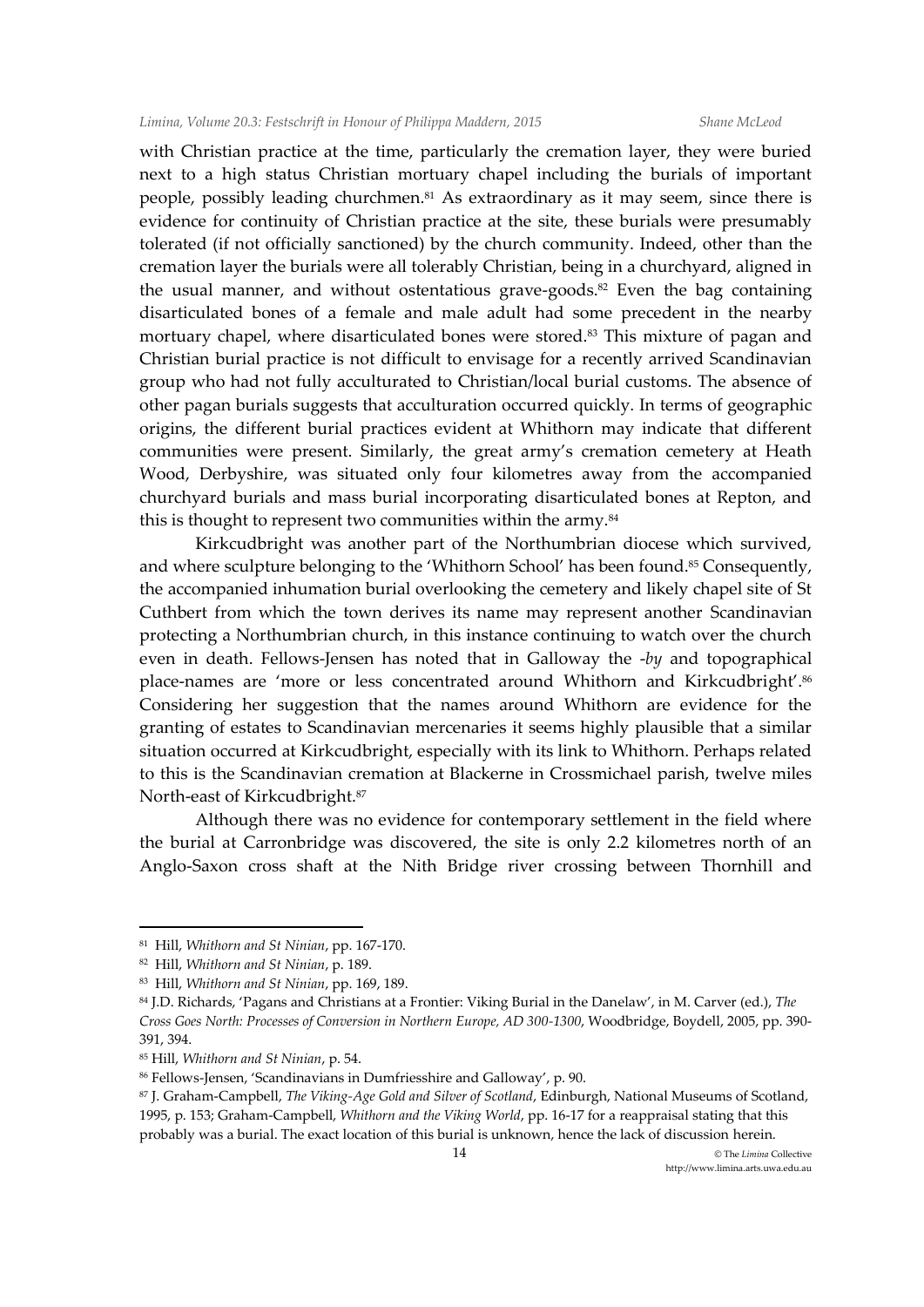Penpont.<sup>88</sup> The cross, which survives to a height of approximately 2.75 metres, is thought to date to the mid-ninth century, suggesting that an important settlement existed in the vicinity at least just prior to the time of the burial at Carronbridge.<sup>89</sup> The cross, the nearby *eccles* place-name (ecclesia/church), and the possible timber buildings opposite the cross, also suggests that an important church was in the vicinity.<sup>90</sup> Based on surviving sculpture, place-names, and surviving earthworks indicative of early buildings in several churchyards, Christopher Crowe has suggested that Penpont was the ecclesiastical centre for the district.<sup>91</sup> Consequently, the Scandinavian burial is in an early medieval parish and within easy walking distance of a settlement which was evidently important and wealthy enough to pay for a large, highly decorated and no doubt very expensive cross. Another of the cross shafts in this postulated parish, at Closeburn, a village 3.5 kilometres south of Thornhill, is also Anglo-Saxon in style.<sup>92</sup> This cross has its closest parallels with late ninth century sculpture from Yorkshire, the south of the kingdom of Northumbria at a time when Scandinavian rule was being imposed.<sup>93</sup> Although certainty is impossible, an association between the burial and these settlements is possible and the sickle included with the burial at Carronbridge may indeed indicate a settler as suggested by Graham-Campbell.<sup>94</sup>

To end with the burial at Auldhame, although the suggestion that the man was a member of the army of Olaf Guthfrithsson, a great-grandson of the Ivar who died in 873, is certainly plausible, it is not the only explanation. It is possible that Auldhame itself had not been sacked since the earliest record of this event only reports that 'Olaf devastated the church of St. Baldred and burned Tyninghame', which probably means that the church and the settlement that had grown up around it were destroyed.<sup>95</sup> If this were the case then the Northumbrian king may have been attacking churches which had refused to acknowledge his rule (Olaf had become king of Northumbria in 939), leaving nearby Auldhame, also associated with St Baldred (Balthere), alone. This possibility may explain the silence on these attacks in contemporary chronicles. Although the failure of the *Anglo-Saxon Chronicle* or the *Annals of Ulster* to mention these events may simply mean that the attacks were too remote from Wessex and Ireland respectively to be of interest to the annalist, the failure of the *Scottish Chronicle* to mention them when they were close to the Scot's southern border may indicate that the destruction was not

 $\ddot{\phantom{a}}$ 

<sup>88</sup> A.W. Clapham, 'The cross-shaft at Nith Bridge', *Transactions of the Dumfriesshire and Galloway Natural History and Antiquarian Society,* 3 rd series, vol.22, 1942, pp. 183-184.

<sup>89</sup> D.J. Craig, 'The distribution of pre-Norman sculpture in South-West Scotland: provenance, ornament and regional groups', PhD Thesis, Durham University, 1992, pp. 148-149. Available at Durham E-Theses Online: [http://etheses.dur.ac.uk/1553/.](http://etheses.dur.ac.uk/1553/)

<sup>90</sup> Craig, 'The distribution of pre-Norman sculpture in South-West Scotland', p. 110.

<sup>91</sup> C. Crowe, 'Early Medieval Parish Formation in Dumfries and Galloway', in M. Carver (ed.), *The Cross Goes North: Processes of Conversion in Northern Europe, AD 300-1300*, Woodbridge, Boydell, 2005, pp. 201-203.

<sup>92</sup> R. Cramp, 'The Anglian sculptured crosses of Dumfriesshire', *Transactions of the Dumfriesshire and Galloway Natural History and Antiquarian Society,* 3 rd series, vol. 38, 1961, pp. 17-18.

<sup>93</sup> Craig, 'The distribution of pre-Norman sculpture in South-West Scotland', p. 155.

<sup>94</sup> Graham-Campbell, *Whithorn and the Viking World*, p. 18.

<sup>95</sup> *Olilaf, vastata ecclesia Sancti Balteri et incensa Tiningaham*, 'Historia Regum', p. 94.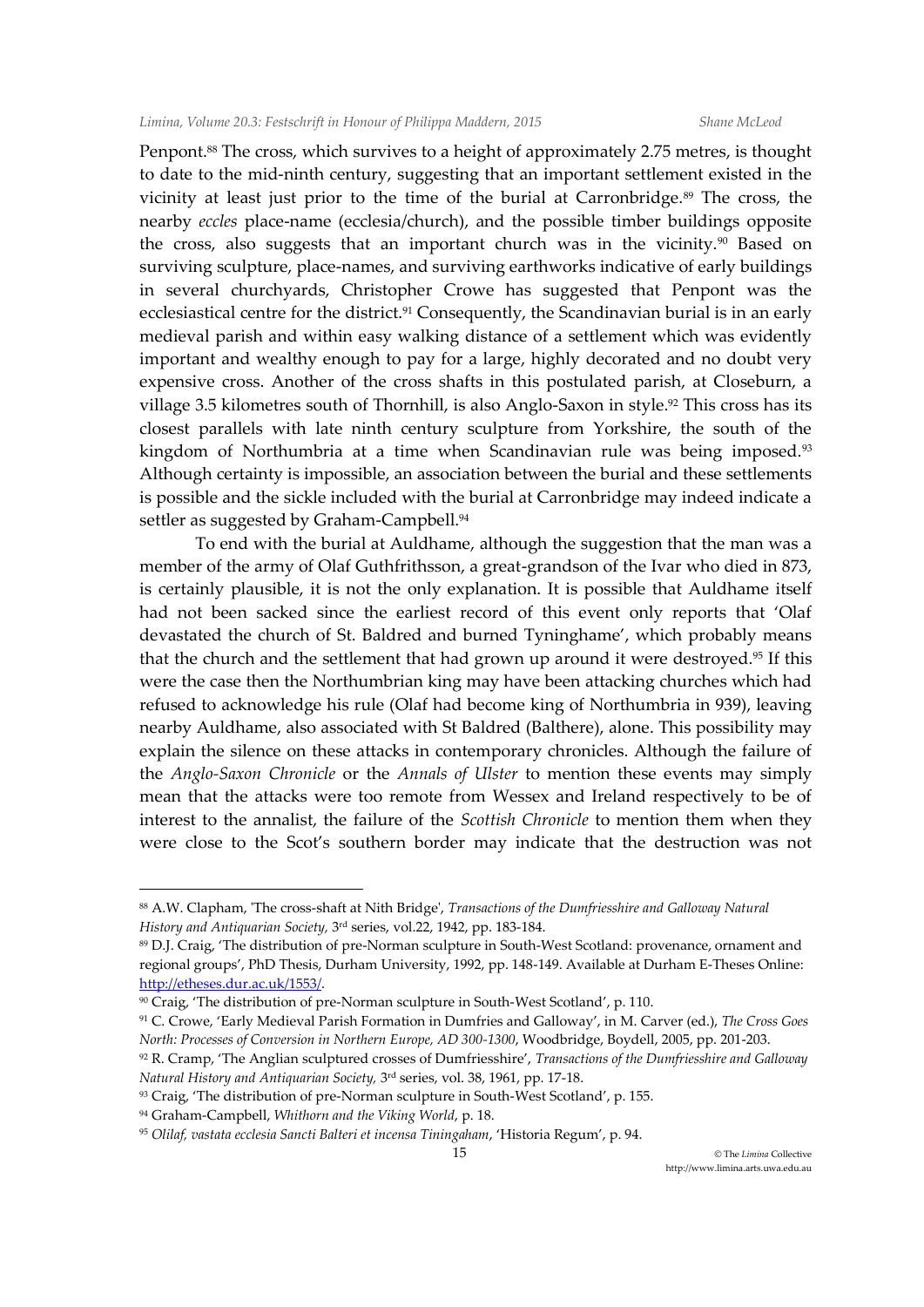widespread.<sup>96</sup> Alternatively, the monastery and its settlement may have been abandoned by c. 900 as suggested in the preliminary report, and the use of the cemetery was both a convenience and an effort to display legitimacy.<sup>97</sup>

But if Auldhame was not attacked it is hard to understand the suggestion that some of the other burials may represent victims of the attack and/or other Vikings who had died (despite none of these burials including grave-goods).<sup>98</sup> But it may be thought that 941 was a little late for the fine belt set of Irish Sea type that the man was wearing, which is more likely to be from the late ninth or very early tenth century.<sup>99</sup> It may also be significant that skeletal isotope analysis failed to demonstrate that the man was not from the local area, as the majority of other skeletons were.<sup>100</sup> An alternative possibility is that the man buried was a Scandinavian mercenary protecting the church at Auldhame like those proposed for Whithorn and Kirkcudbright, and he had died earlier than Olaf's rule. Indeed, Wolf describes Auldhame as 'an Anglo-Saxon church and cemetery that was in use from about 700-900', and that the accompanied burial was the latest in this period.<sup>101</sup> This would appear to contradict the association of the burial to the events of 941 and make a c. 900 burial more likely.<sup>102</sup> Both Auldhame and Tyninghame belonged to the Community of St Cuthbert according to a Cuthbertine source, which may explain how a Scandinavian came to be buried there.<sup>103</sup> However, the scarcity of ON place-names in Lothian, especially when compared to those around Whithorn and Kirkcudbright, suggests that mercenary activity was limited.<sup>104</sup>

Considering the close connection between the Scandinavian kings of Northumbria and the Community of St Cuthbert, employing some Scandinavian mercenaries to protect these northern churches in troubled times is highly plausible. Indeed, it may be significant that these churches with Scandinavian burials all have a connection to St Cuthbert or his Community. As we have seen, Auldhame belonged to the Community, while the Community may have visited Whithorn during their years of wandering with their treasures which ended with the crowning of Guthfrith and their move to Chester-le-Street.<sup>105</sup> In addition, Kirkcudbright is named after St Cuthbert and a supposed chapel was dedicated to the saint, whilst it is possible that if the Community

<sup>96</sup> At this time the southern border of the Scots was probably the Firth of Forth, as they did not occupy Edinburgh (formerly a Northumbrian settlement) until the reign of Idulb, c. 954-962, Hudson, 'The Scottish Chronicle', p. 159. Although this short Chronicle was primarily concerned with events involving the Scottish kingdom, it does comment on events outside the kingdom which were of interest, such as the death of the English king Æthelstan in 937, Ibid, p. 157.

<sup>97</sup> Crone and Heald, 'Auldhame', pp. 18, 20-21.

<sup>98</sup> Ibid, p. 21.

<sup>99</sup> C. Paterson, personal communication.

<sup>100</sup> Ibid, p. 20.

<sup>101</sup> Woolf cited in 'St Andrews expert solves royal and ancient puzzle', University of St Andrews: <http://www.st-andrews.ac.uk/news/archive/2014/title,244518,en.php> (accessed 1 July 2014).

<sup>&</sup>lt;sup>102</sup> Radiocarbon dates for the burial are 800-1000 CE, Crone and Heald, 'Auldhame', p. 19.

<sup>103</sup> 'Historia Regum', p. 101.

<sup>104</sup> Indeed, most of the names are now thought to date from after the Viking Age, Fellows-Jensen, 'Scandinavian Settlement in the British Isles and Normandy', p. 146.

<sup>105</sup> Hill, *Whithorn and St Ninian*, pp. 21-2 for discussion.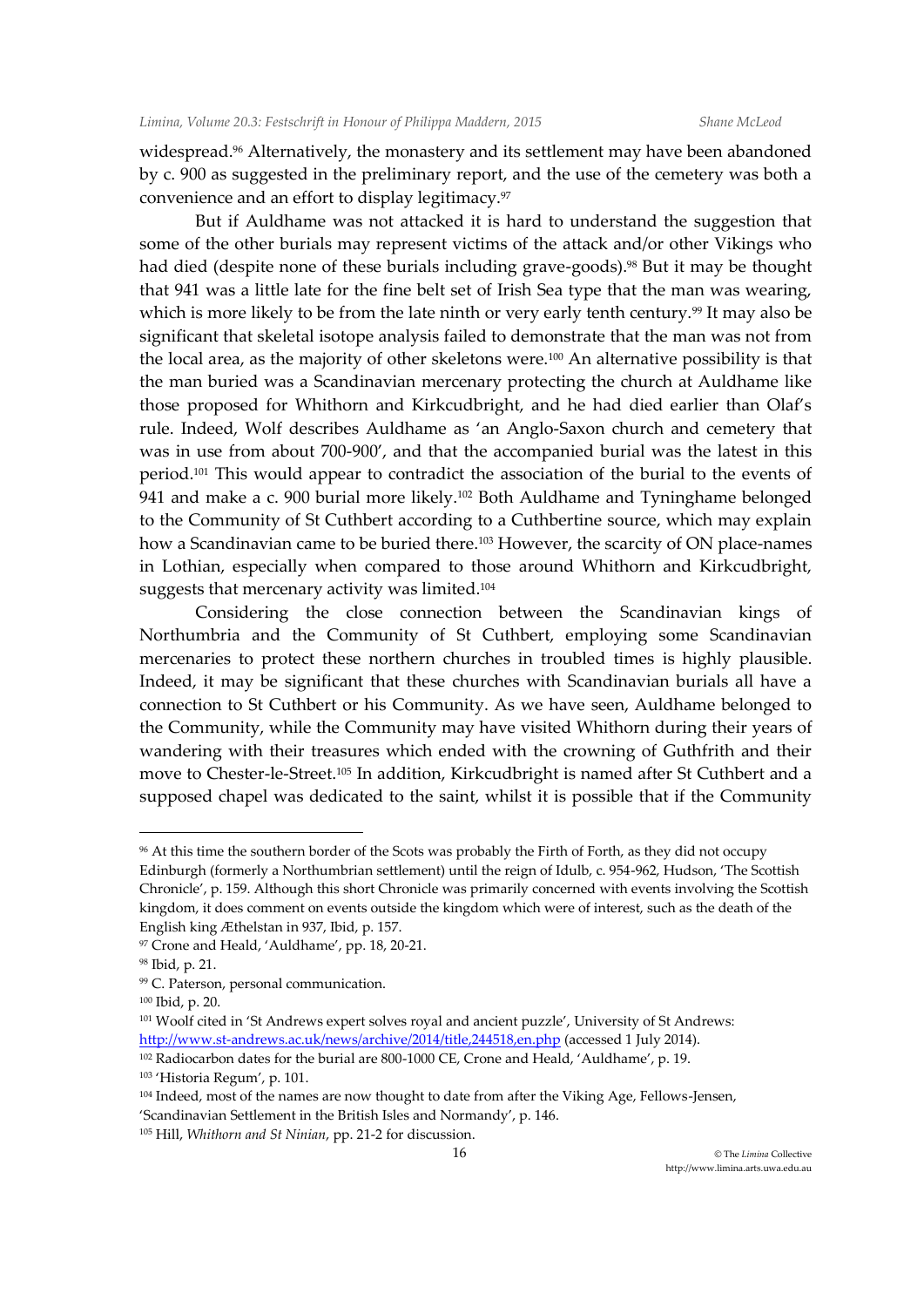visited Whithorn they would have stayed at Kirkcudbright en route. The connection between Scandinavian burial and churches associated with St Cuthbert is not limited to southern Scotland. During construction of the treasury extension to Carlisle Cathedral, Cumbria, a number of late-ninth/early-tenth century burials are thought to have a Scandinavian cultural association due to the inclusion of numerous artefacts including Carolingian style strap fittings and belt fittings, the closest parallels for which are to be found in pagan Norse burials of the Irish Sea, and also include the Auldhame burial.<sup>106</sup> Abbot Eadred of Carlisle officiated at Guthfrith's coronation and also joined the Community of St Cuthbert for at least part of their period of wandering, demonstrating that Eadred and Carlisle were closely associated with the Community.<sup>107</sup> Eleven miles from Carlisle Cathedral lies the Scandinavian inhumation cemetery at Cumwhitton dated to the first half of the tenth century which included the graves of four men, all accompanied by weapons, and two women.<sup>108</sup> This location seems to duplicate the placename evidence at Whithorn and Kirkcudbright where it has been suggested that Scandinavian mercenaries were granted estates close to the region of the church, as well as the Blackerne cremation twelve miles from St Cuthbert's church/ Kirkcudbright. The burials at Carlisle Cathedral and Cumwhitton may represent Scandinavian communities who were employed to protect the church, with the latter not accepting Christian burial customs.

The use of Scandinavian warriors to protect churches has a parallel in Ireland, where in 970 the King of Dublin Olaf Sigtryggsson (alias *Cuaran*) sent troops to the churches of Dromiskin, Monasterboice and Dunleer (Co. Louth) to protect them against attacks from the Irish Northern Uí Néill.<sup>109</sup> It is thought that Olaf was also a patron of the church at Skreen (Co. Meath).<sup>110</sup> Olaf had briefly been king of York (r. 941-944), where he appears to have worked closely with the Archbishop of York, Wulfstan I, and he was baptised in England in 943 with King Edmund of Wessex as his sponsor.<sup>111</sup> The career of Olaf clearly demonstrates that Insular Scandinavian kings could work closely with the church, including the use of troops to help protect churches. Considering the close working relationship between earlier Scandinavian kings and church leaders in Northumbria there is no reason that a similar policy could not have been adopted.

Although it may at first appear strange to have Scandinavians protecting Northumbrian churches, the example from Ireland demonstrates that churches were

<sup>106</sup> C. Paterson and D. Tweddle, 'Gold and Silver' and 'Copper Alloy', in M. McCarthy, 'A post-Roman Sequence at Carlisle Cathedral', *Archaeological Journal*, vol. 171 (2014), pp. 210-212, 213-224. <sup>107</sup> *Historia de Sancto Cuthberto*, 13 and 20, pp. 53 and 59.

<sup>108</sup> C. Paterson, A.J. Parsons, R.M. Newman, N. Johnson, and C. Howard Davis, *Shadows in the Sand: Excavation of a Viking-Age Cemetery at Cumwhitton, Cumbria*, Lancaster, Oxford Archaeology North, 2014, p. 154.

<sup>109</sup> C. Downham, 'Religious and Cultural Boundaries between Vikings and Irish: The Evidence of Conversion', in E. O'Byrne and J. Ni Ghradaigh (ed.), *The March in the Islands of the Medieval West*, Brill, Leiden/Boston, 2012, pp. 15-34.

<sup>110</sup> E. Bhreathnach, 'Columban Churches in Brega and Leinster: Relations with the Norse and the Anglo-Normans', *The Journal of the Royal Society of Antiquaries of Ireland*, Vol. 129 (1999), pp. 5-18.

<sup>111</sup> Downham, 'The Chronology of the Last Scandinavian Kings of York', p. 41.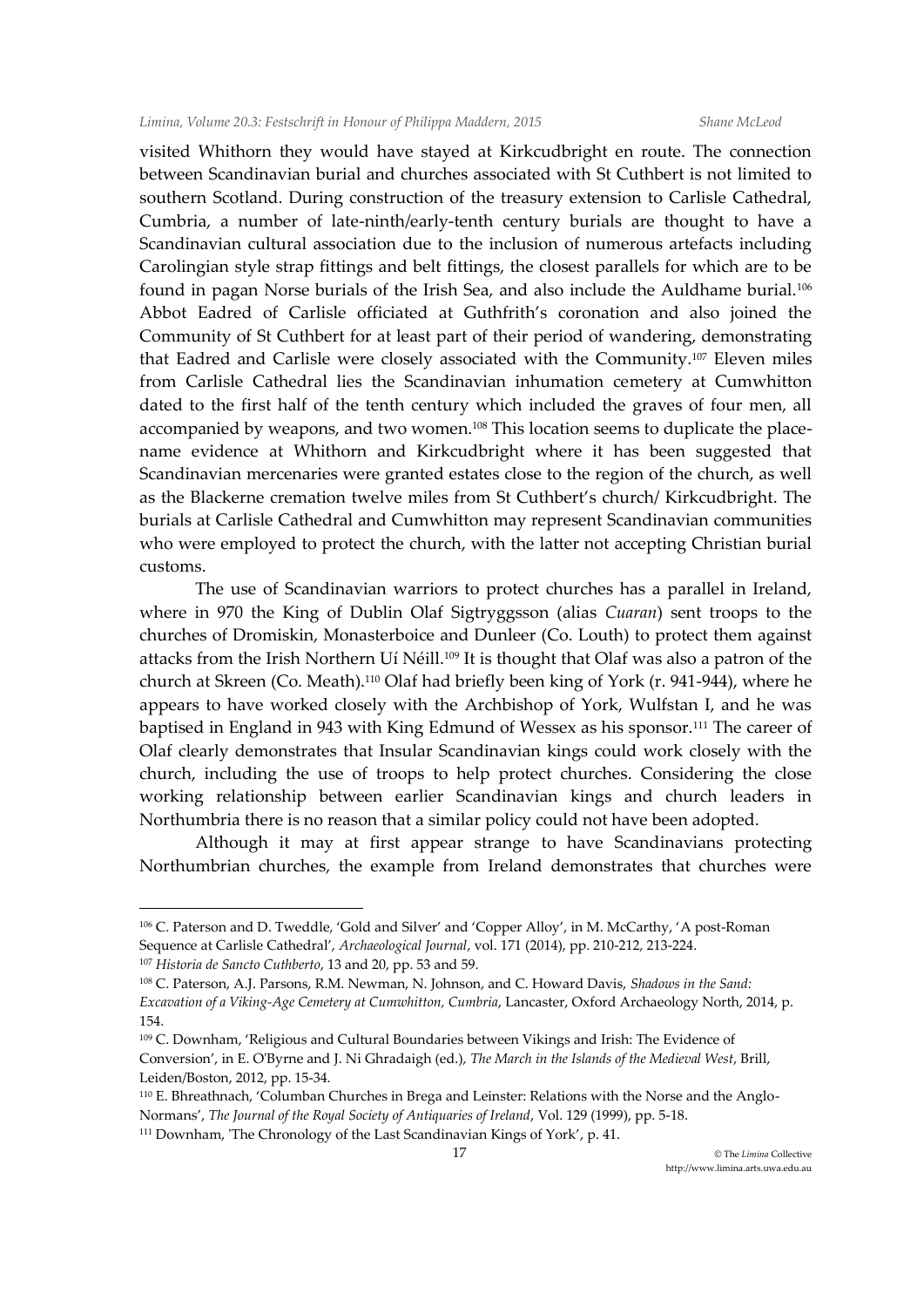often targeted by rival Christian groups due to the often close alignment between the church and local rulers. That this could also be the case in Anglo-Saxon England is demonstrated by the burning of the minster church at Ripon, part of the estate of the Archbishop of York, by King Eadred in 948 due to the Northumbrians choosing Erik (alias Bloodaxe) as king.<sup>112</sup> In northern Northumbria churches closely aligned to the Archbishop of York or the Community of St Cuthbert may have been seen as legitimate targets by Strathclyde Britons and Scots trying to expand their territory south. In regions with a shore on the Irish Sea, including Whithorn, Kirkcudbright, and Carlisle, raids from other Scandinavian groups are also likely to have been a problem. The Scandinavian conquest and settlement of Northumbria had undoubtedly led to a degree of dislocation, and made its peripheral areas more prone to attack. In such circumstances it is not surprising that the Community of St Cuthbert and their ally the Scandinavian king of York would want to protect their people and property.

If Scandinavian involvement with the Community of St Cuthbert explains the appearance of culturally Scandinavian burials at churches associated with the Community, then it is possible to refine the likely dating of these burials. Fellows-Jensen has suggested that Scandinavian settlement around Whithorn occurred sometime between 880 and 920 CE.<sup>113</sup> I suggest that the end-date can be modified slightly to c. 918 when Ragnall became king of Northumbria. The *Historia* makes it quite clear that the Community of St Cuthbert did not get on with this latest member of the *dubh gall* (now better termed the Uí Ímair, the dynasty founded by Ivar), who took a number of their estates to share amongst his followers, so it is highly unlikely that Ragnall would have helped the Community by sending warriors to help defend their church centres.<sup>114</sup> As the *Historia* mentions none of the Scandinavian kings who ruled Northumbria in the two decades between Guthfrith and Ragnall we may presume that at least the status quo was maintained between them and the Community of St Cuthbert, especially as the Community still had extensive estates south of the River Wear for Ragnall to seize, including some that had been purchased from Guthfrith.<sup>115</sup> However, the *Historia* does mention Ealdred son of Eadwulf, Anglo-Saxon rulers of north-eastern Northumbria, the later earldom centred on Bamburgh, in such a way which implies that this region was no longer subservient to the Scandinavian kings further south.<sup>116</sup> Despite the existence of these rulers, they do not preclude the likelihood of Scandinavian kings before Ragnall supporting the Community of St Cuthbert in north-eastern Northumbria.

## **Conclusion**

<sup>112</sup> *Anglo-Saxon Chronicle* ('D'), 948, p. 72. Woolf, *From Pictland to Alba 789-1070*, p. 186.

<sup>113</sup> Fellows-Jensen, 'Scandinavians in Dumfriesshire and Galloway', p. 80.

<sup>114</sup> *Historia de Sancto Cuthberto*, 23-24, pp. 61-63. This does not exclude the possibility that descendants of those sent earlier continued to live on the estates provided and to protect the church.

<sup>115</sup> *Historia de Sancto Cuthberto*, 19 and 22, pp. 59 and 61. The estates were purchased by Abbot Eadred of Carlisle.

<sup>116</sup> *Historia de Sancto Cuthberto*, 22, p. 61.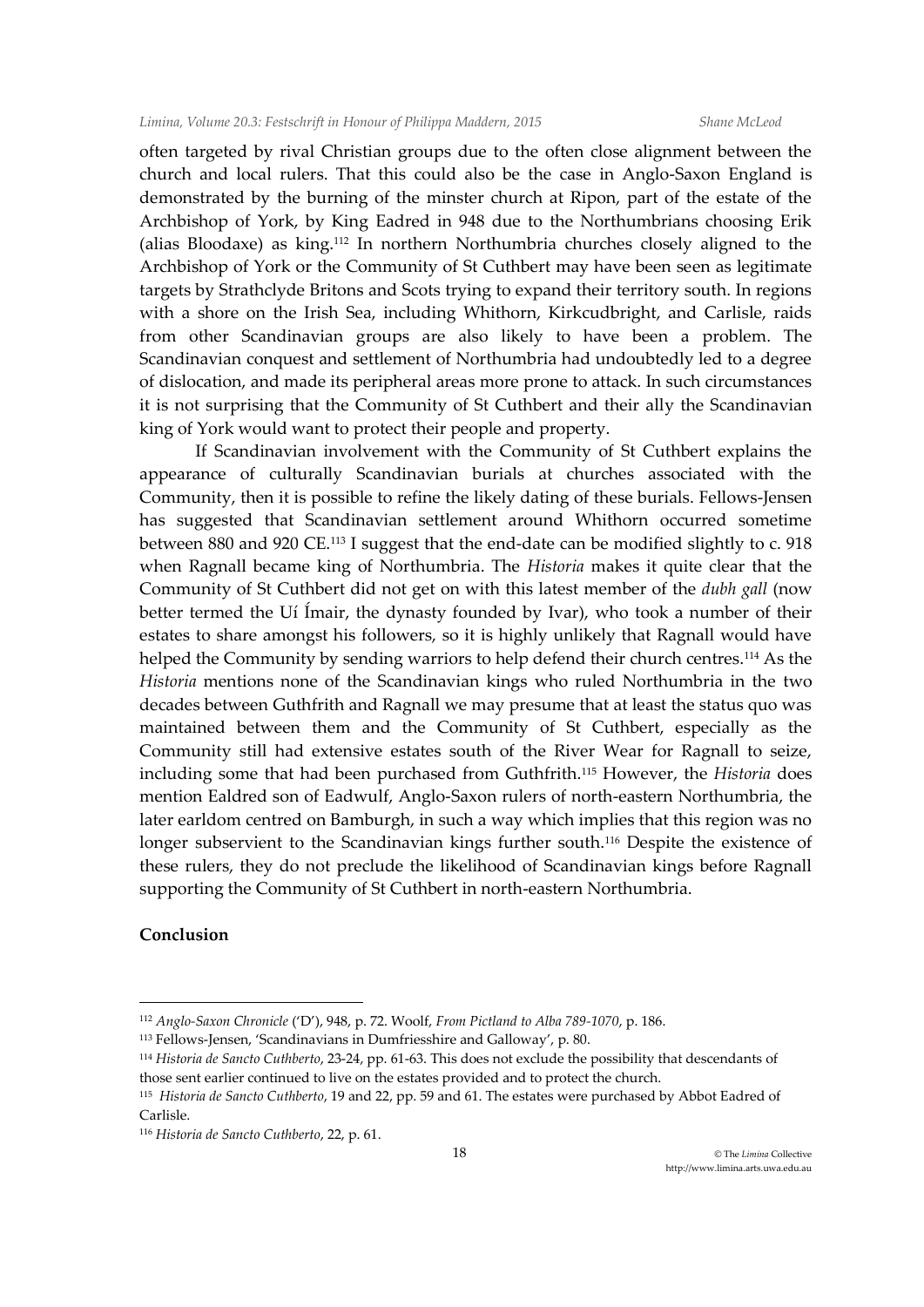With the possible exception of the burial at Carronbridge, the burial and settlement evidence suggests that most of the Scandinavian activity in the southern half of mainland Scotland was related to the group known as the *dubh gall*, particularly those who were in power in the Kingdom of Northumbria. The burials at Midross are most likely to date to a possible period of over-lordship over Strathclyde in the aftermath of the fall of Dumbarton to the *dubh gall* in 870 which allowed easy access to the area. Those in northern Northumbria are likely to be later. Although it may seem surprising that Scandinavians were employed to protect Northumbrian churches, the close connection between the original conquerors of York, the great army, and Archbishop Wulfhere, and especially between the Scandinavian King Guthfrith and the Community of St Cuthbert clearly demonstrate that the Northumbrian ecclesiastical community could work with the Scandinavian elite. The crowning of Guthfrith by the Community and the preservation of laws associated with him in the *Historia de Sancto Cuthberto*, and the granting of extensive lands to the Community by Guthfrith, shows the two groups in a symbiotic relationship.<sup>117</sup> Indeed, it is clear that the Community of St Cuthbert considered Guthfrith to be a great king and benefactor, far better than the last 'native' kings in York who confiscated some estates from the Community.<sup>118</sup> The use of Scandinavian warriors to protect churches belonging to the Community would have been an obvious part of this relationship.

<sup>117</sup> For the laws see *Historia de Sancto Cuthberto*, 34, p. 71, and pp. 117-118 for discussion.

<sup>118</sup> *Historia de Sancto Cuthberto*, 10, p. 51.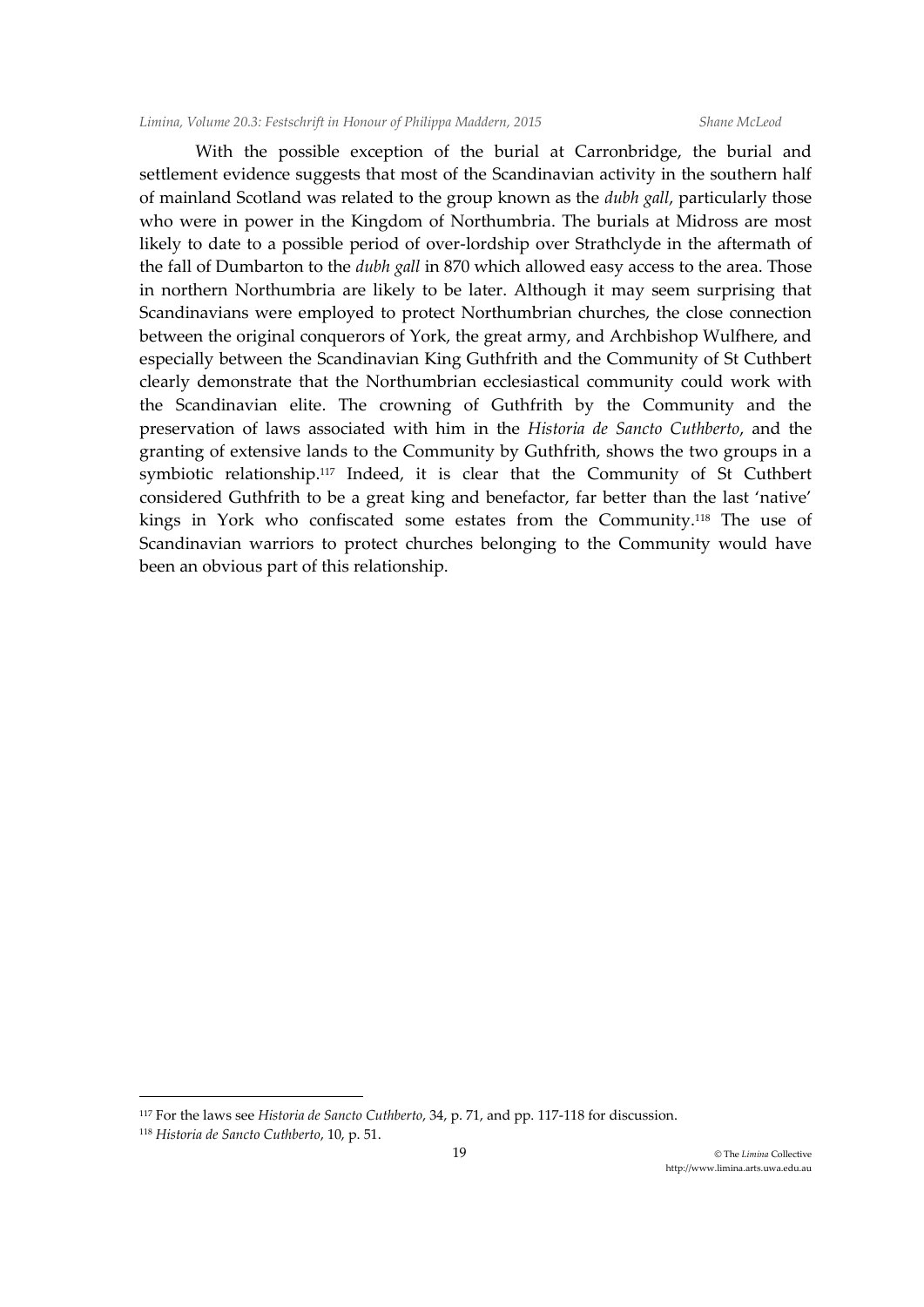## *Acknowledgements*

I would like to thank Clare Downham for discussion on the use of the *Historia Regum*, and Alasdair Ross for discussion of the Battle of Dollar. Caroline Paterson kindly commented on a draft version, brought the crosses near Carronbridge to my attention, and discussed the artefacts from Auldhame, Cumwhitton, and Carlisle. Andy Heald at AOC Archaeology, Edinburgh, graciously allowed me to view the Auldhame burial finds prior to public display. Colleen Batey first alerted me to the Midross cemetery and discussed the location of the Boiden burial. It should be noted that in advance of full publication of the Auldhame and Midross cemeteries only the evidence publicly available has been used, and some of my conclusions may change once further information is available. The reviewer is thanked for drawing my attention to the Irish parallel for the use of Scandinavians to protect churches. All errors remain my responsibility. Finally, I am indebted to the editors for inviting me to contribute to this *Festschrift*.